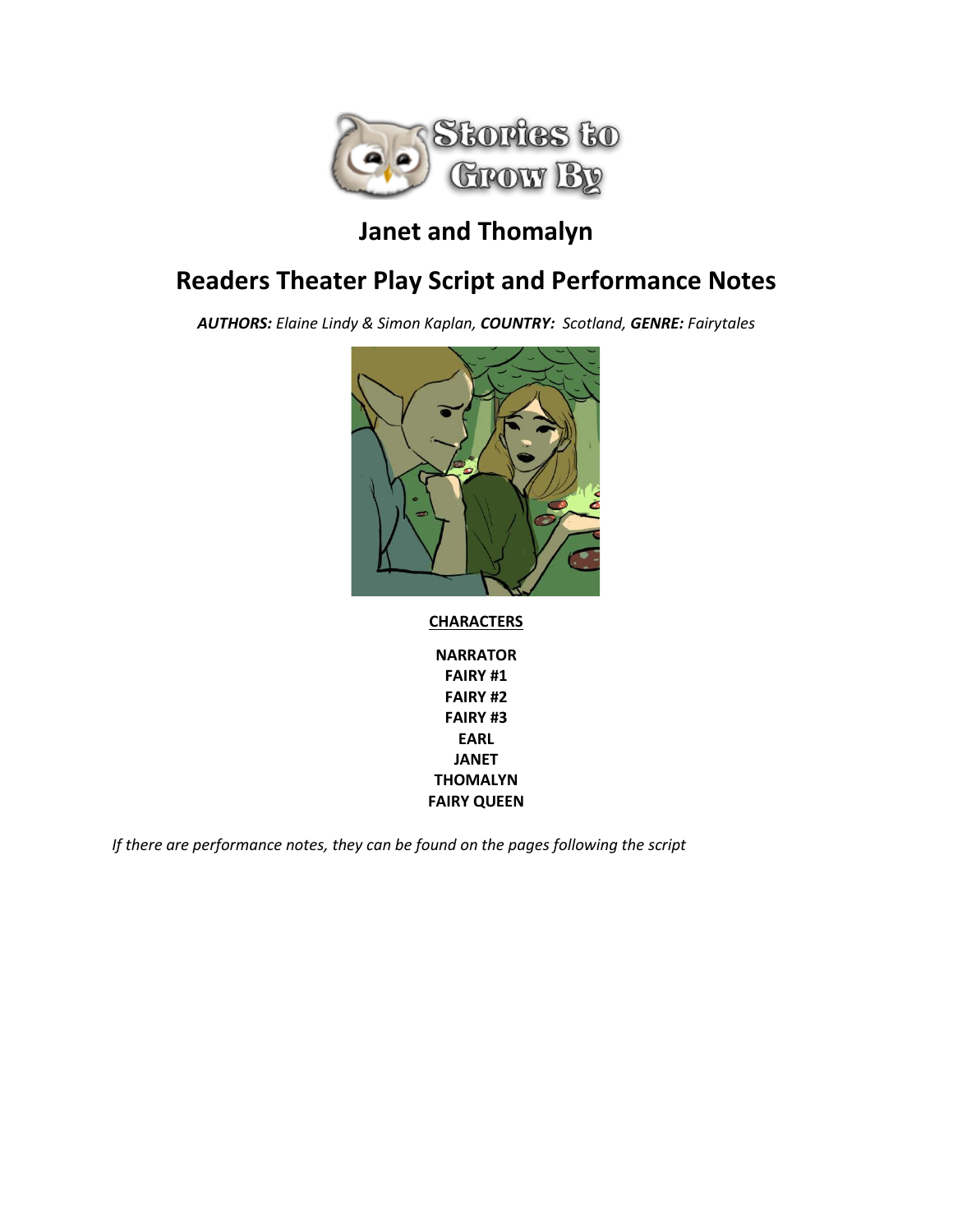## **Scene 1 – Castle**

**[Stage Set: The entire stage is a forest. If you can paint a backdrop, show trees, flowers, etc. More on the forest set in Scene 2.]**

**[The play opens in the castle - a pop-up scene that takes place in front of the forest set. Place a throne in the castle area. You can cover a chair with nice fabric, and wrap the chair legs with gold aluminum foil.]**

**[NARRATOR enters.]**

**NARRATOR:**

**This play takes place in Carterhaugh (pronounce: COT-er-haw) - that's a real woodland that exits near Selkirk in Scotland. The story is "Janet and Thomalyn" and it's brought to you by** *Stories to Grow by***.**

**[EARL enters and sits on his throne.]**

#### **NARRATOR:**

**That's the Earl of Caterhaugh. He owns all of the land surrounding his castle, including the woods. He's made it very clear, however that –**

**EARL:**

*(stands)* **No one is to enter the Carterhaugh woods anymore! It is forbidden.** *(sits back down)*

#### **NARRATOR:**

**The reason being, there was an incident with the Earl's apprentice. He went in as a young man, came out as a goat. Fairies can do that. They may be beautiful, but watch out!**

**[JANET enters, wearing a green hooded cape.]**

**NARRATOR:**

**That's Janet, daughter of the Earl. What's she up to?**

**[JANET sees her father, the EARL, and quickly turns to walk away, trying to be sneaky. EARL notices her.]**

**EARL: Janet! Just where do you think you're going?**

**NARRATOR: That's my cue!**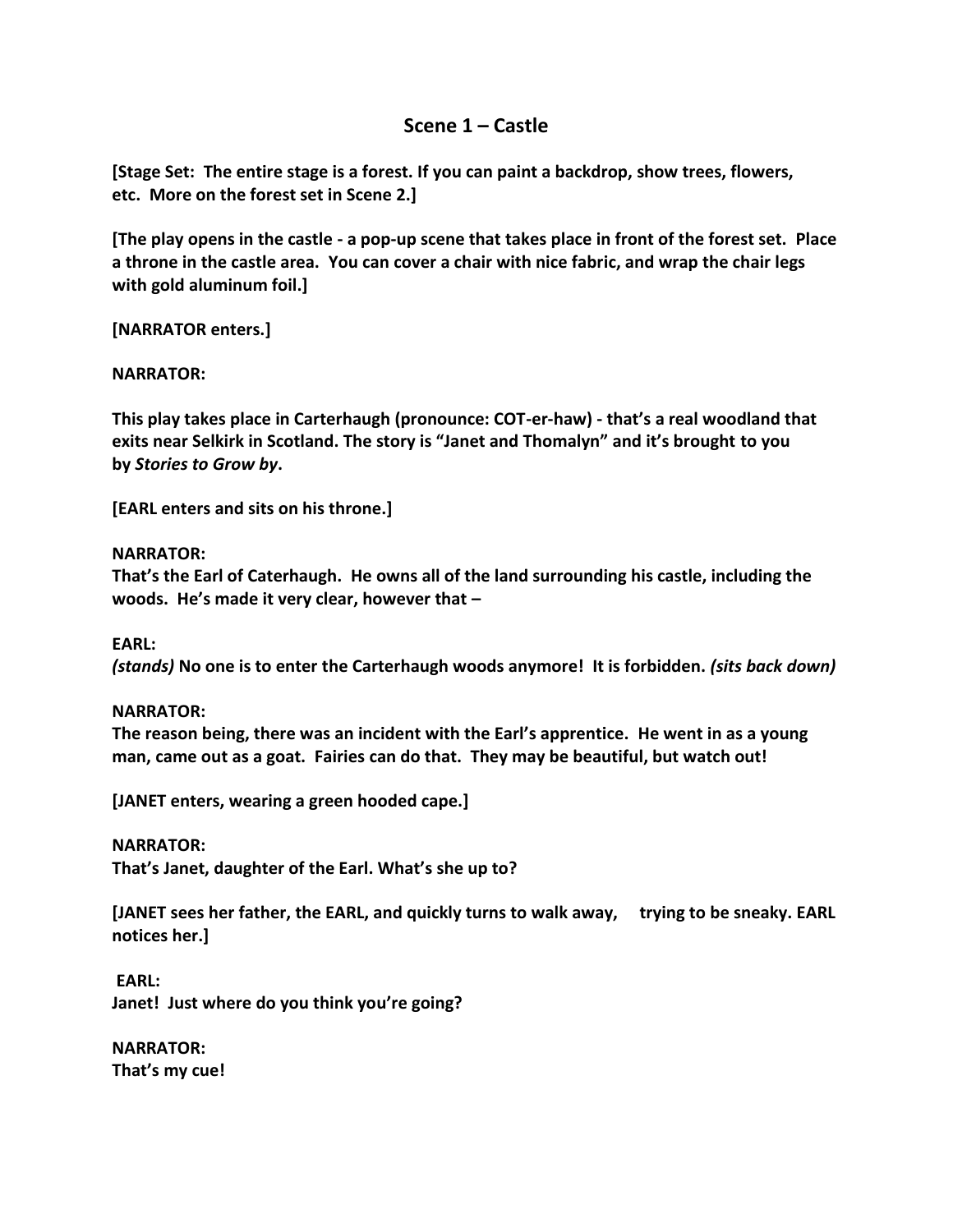#### **[NARRATOR exits.]**

#### **JANET:**

**Um… I was just thinking maybe I would take a walk…**

#### **EARL:**

**You're not thinking about taking a walk into the woods, are you?** *(pause)* **Janet?!**

#### **JANET:**

Well, I don't see what the big deal is! We can't let fairies scare us. You're the Earl, we own all **this land -**

#### **EARL:**

**Janet, think about it. You're off your head! Do you think fairies care who owns the land?**

**JANET: But, Father–!**

**EARL: I said NO. Now no more on this. I won't hear another word!**

**[EARL exits.]**

#### **JANET:**

**AAUGH! I hate it when he orders me around like that. I'm no longer a child - I'm 17 years old! And someday, I'll be a countess!**

**[JANET sits in the throne and pretends to be in charge.]**

#### **JANET:**

**I hereby declare that the Carterhaugh woods are free and open to all!**

**[FAIRIES stick their heads out from behind trees.]**

**FAIRIES #1-#3: (***whisper***) Janet! Janet!**

**[FAIRIES hide.]**

#### **JANET:**

**I'm sure the fairies won't mess with me, countess-to-be. Besides, that goat thing was a fluke. Why does everyone get so excited?**

**[JANET exits.]**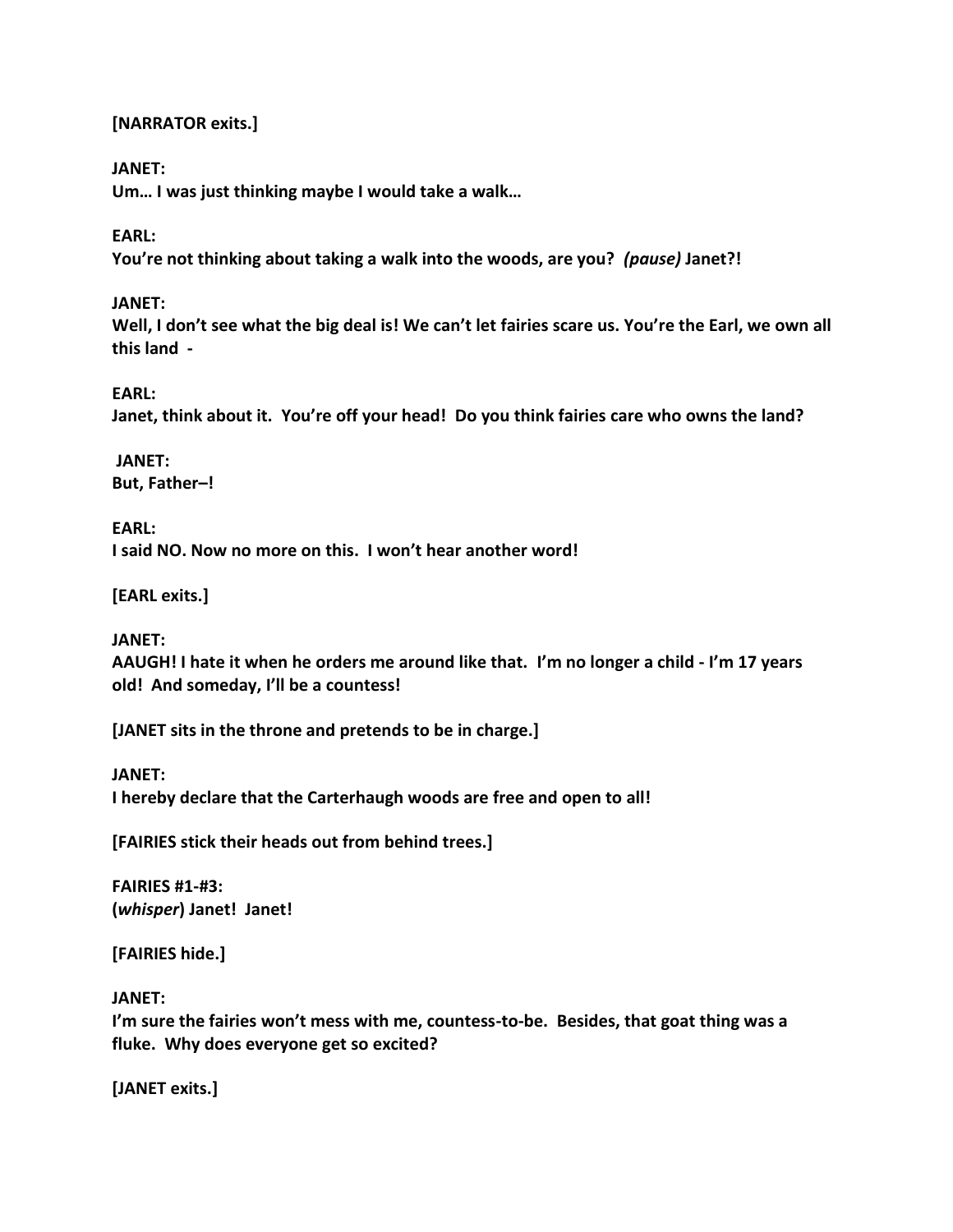**[FAIRIES enter.]**

**FAIRIES #1-#3: Hee, hee hee!**

**[FAIRIES exit.]**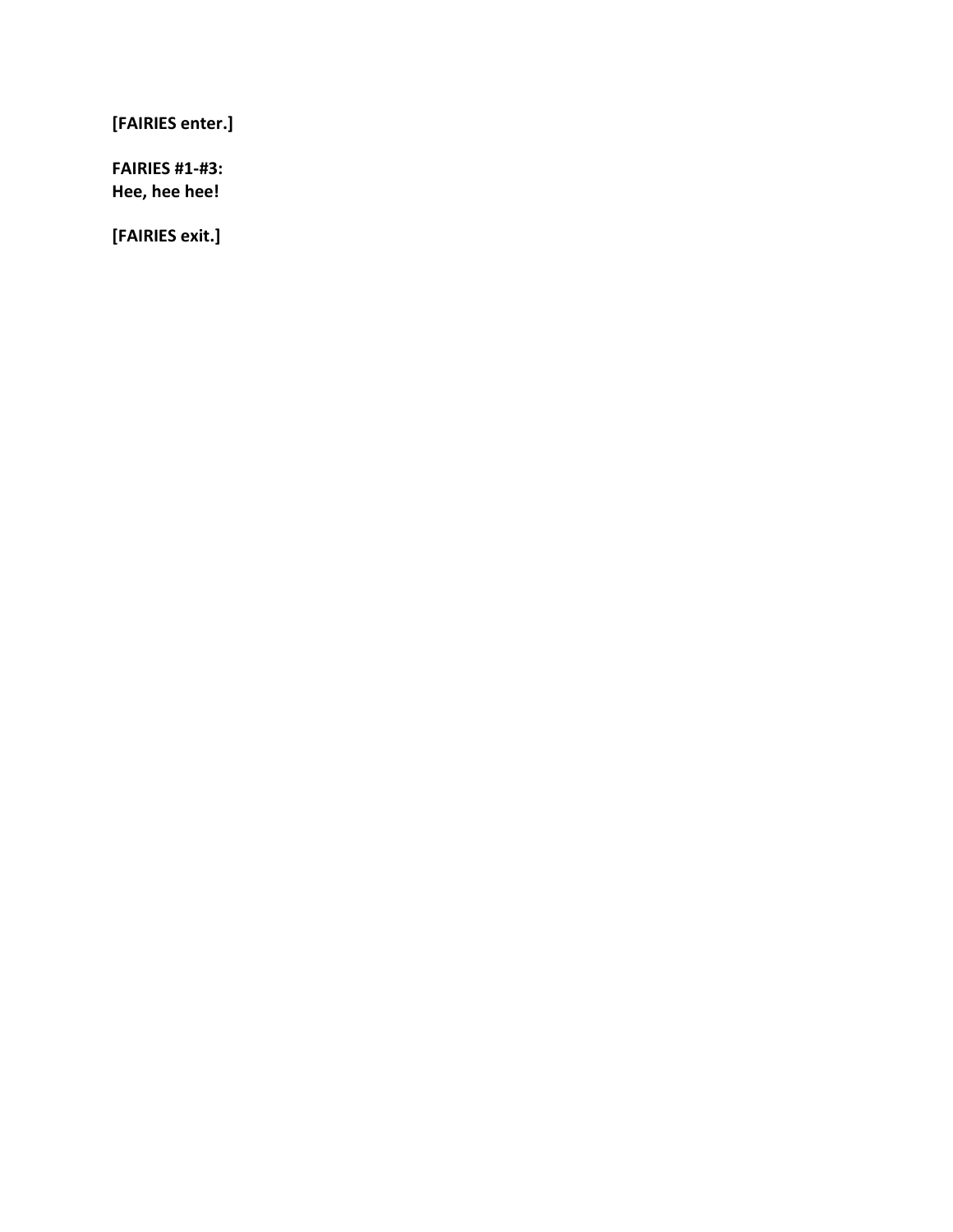## **Scene 2 - Forest**

**[Stage set: Several cardboard trees and a few rose bushes. There is a large rock at the front of the stage. (See Performance Notes for suggestions on making the trees, the roses bushes, and a rock).]**

**[JANET enters.]**

**JANET:**

*(takes a deep breath)* **Mmmh! I'd know that aroma anywhere.** *(turns to the roses)* **There they are! Such lovely roses! I'll bring a few back to the castle.**

**[JANET bends down and pretends to cut some roses (See Performance Notes for ideas on simulating her cutting roses). She becomes so entranced in her job that she does not notice THOMALYN, an elf and FAIRY #1 enter.]**

**FAIRY #1:** *(shocked)* **Look! A mortal girl is picking the Fairy Queen's royal flowers!**

**THOMALYN: So that's a mortal girl! It's been so long since I've seen one.**

**FAIRY #1:**

**Of course it's a mortal girl! Look at those round ears. And how she wears a cape! No fairy would go out among proper company in a cape like that. No style at all.**

**THOMALYN: (***entranced***) She is lovely, isn't she?!**

**FAIRY #1: What? Whatever. I'm going to turn her into a pig! (***raises arm***)**

**THOMALYN: Wait, stop!**

**FAIRY: #1** *(with arm still raised, ready to cast a spell)* **Why? It's not like there's anything else to do.**

**THOMALYN:**

*(steps in front of her)* **Because umm… it's…um…my job to protect the royal gardens, yes, that's right! This is my jurisdiction, not yours!**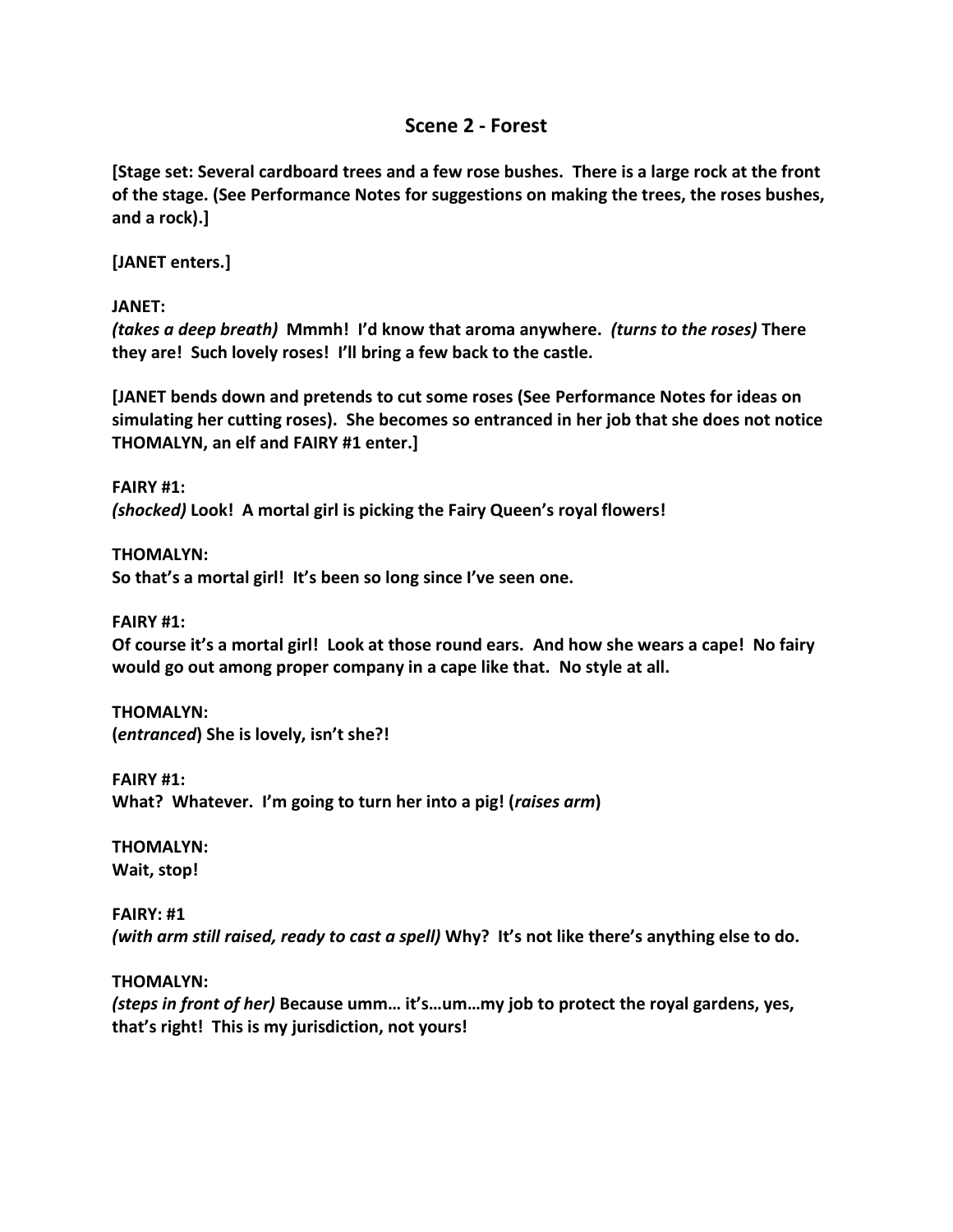**FAIRY #1:**

*(lowers arm)* **Oh, very well! But you'd better not leave this mortal girl alone in the forest, or one of us fairies is likely to pigify her. When you're not looking!**

**[FAIRY #1 exits.]**

**[THOMALYN crosses toward JANET.]**

**THOMALYN: So you like roses? Roses that don't belong to you?**

**[JANET turns around, startled.]**

#### **JANET:**

**Oh! Who are you? And why do you say these roses don't belong to me? (***with pride***) My father, the Earl, owns this very forest.**

#### **THOMALYN:**

**(***bows lightly***) My name is Thomalyn (pronounce: TOM-a-lin). I guard this forest for the Fairy Queen.** *(leans forward and whispers urgently)* **And as far as she's concerned, these roses are not yours, or your father's.**

**JANET:** *(loudly)* **Well… no matter what you say, I don't for a minute believe –**

**THOMALYN:**

*(more urgently)* **You have to understand. Picking these roses is a crime in the fairies' land.**

**JANET:** *(loudly)* **I never heard of that.**

**THOMALYN:** *(whispers)* **Hush. The fairies don't care if mortals know about their laws.**

**JANET: Well then, why should we humans care about them?**

**THOMALYN: Because they uphold their laws, and you're in their territory now.**

**JANET:** *(suddenly worried)* **Oh, my! Will I be turned into a goat?**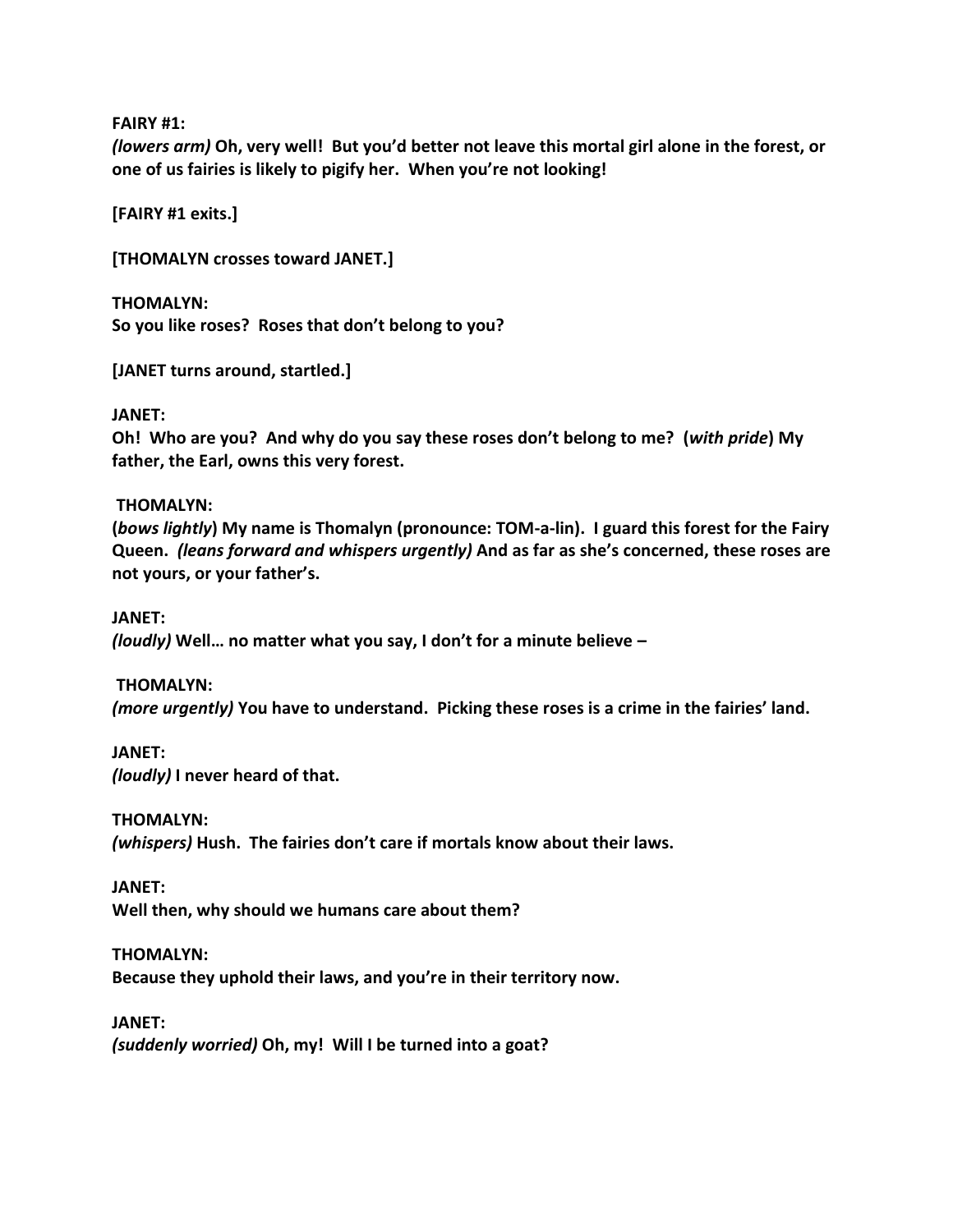#### **THOMALYN:**

**Not if I can help it. Look, hand the roses back to me. I'll give the bouquet to the Fairy Queen and tell her I picked the roses for her, as a gift. She doesn't need to know about anything else.**

#### **JANET:**

**Okay.** *(hands Thomalyn the roses)* **By the way, my name is Janet. I didn't know fairies could look like you. Like a human, I mean.**

#### **THOMALYN:**

**I'm no fairy. I'm an elf. (***touches ears that are sharp and peaked***)**

#### **JANET:**

**Well, other than THAT, you could have fooled me. Say, what flowers in the forest can I pick without running into those fairy laws of yours?**

#### **THOMALYN:**

**There are some poppies further into the woods. The Queen doesn't care for orange, so those flowers should be safe to pick.**

**JANET: Ooooh, I love poppies! Will you take me there?...uh?**

**THOMALYN: Tomalyn.**

**JANET: (***nods***) Thomalyn, take me there, okay?**

#### **THOMALYN:**

**We better not. The deeper into the forest we go, the more likely we are to run into fairies.**

#### **JANET:**

**Oh, come on, no one will see us! And besides, what's the point of knowing they're safe to pick if I can't pick them?**

#### **THOMALYN:**

*(looks at Janet who has an expression that reads "please!")* **Oh very well, we'll go. But you must stay by my side at all times.**

#### **JANET:**

**(***to audience***) How enchanting, I've never had an elf as an escort before!**

**[They exit.]**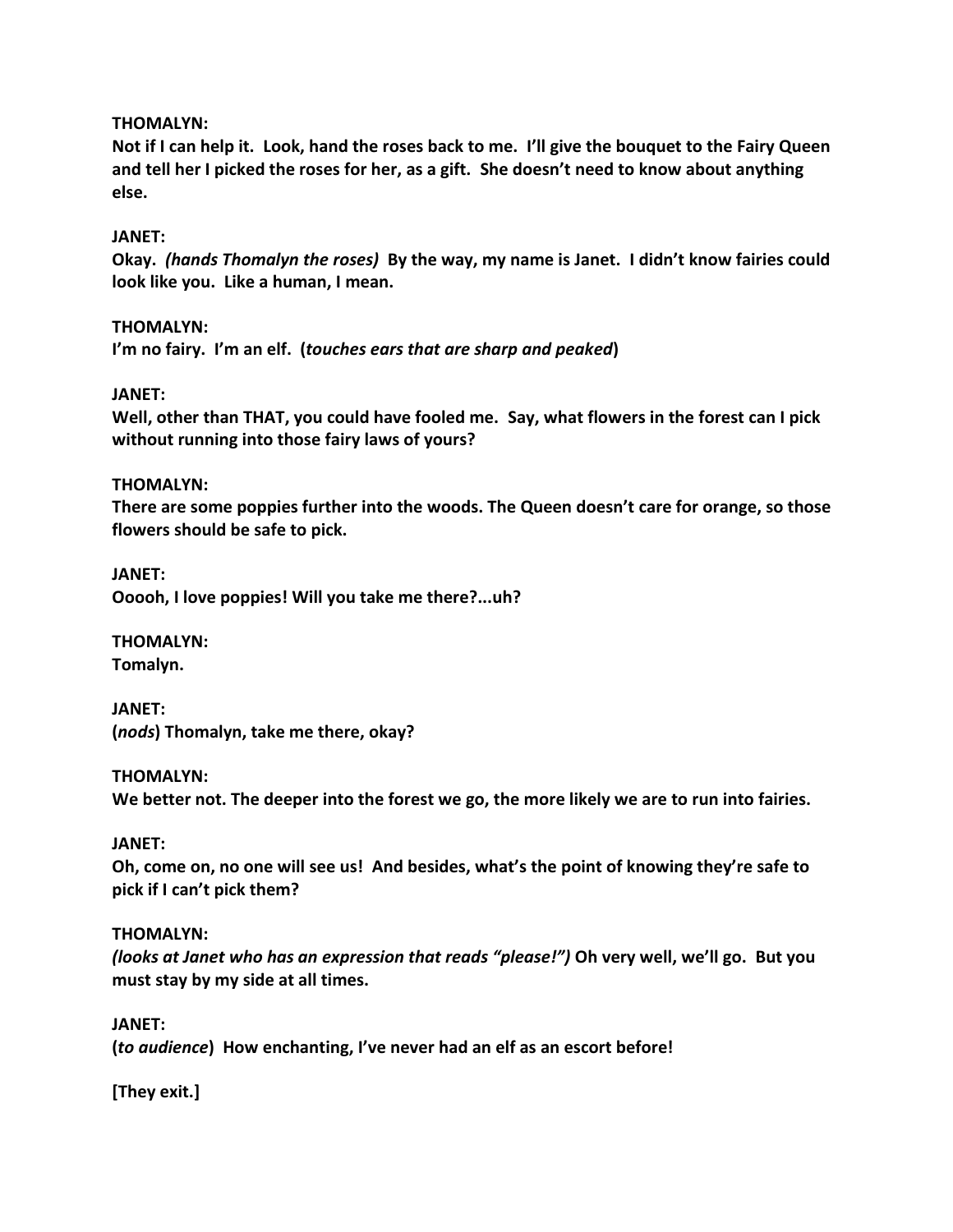### **Scene 3: Forest**

**[Stage Set: Same as in Scene 2, but STAGE HANDS remove the rose bush and bring on a throne for the FAIRY QUEEN. This should be a light weight wooden chair, with ribbons and flowers tied and glued onto it. (See Performance Notes for further suggestions on making the throne.)**

**[FAIRY #1, FAIRY #2, and FAIRY #3 come flying out of the woods. FAIRY # 1 and FAIRY #2 are laughing.]**

**FAIRY #3: What's so funny?**

**FAIRY #1: Haven't you heard? Thomalyn's in love.**

**FAIRY #2: He thinks we don't know! But it's all we've been talking about!**

**FAIRY #3: You two need to get a life.**

**FAIRY #1: You should see! Whenever she comes to the forest, he sighs like a maiden.**

**[FAIRY #1 imitates THOMALYN in a crestfallen posture and sighing deeply. FAIRIES crack up laughing.]**

**FAIRY #3: Does the Queen know he's taken with a mortal girl?**

**FAIRY #1: Of course not! And no one must tell her!**

**FAIRY #2: You know how the Queen gets about mortals. She must never find out!**

**FAIRY QUEEN: (***from offstage***) FIND OUT WHAT?!**

**[FAIRY QUEEN enters. All FAIRIES bow down before her.]**

**FAIRY QUEEN: Well?**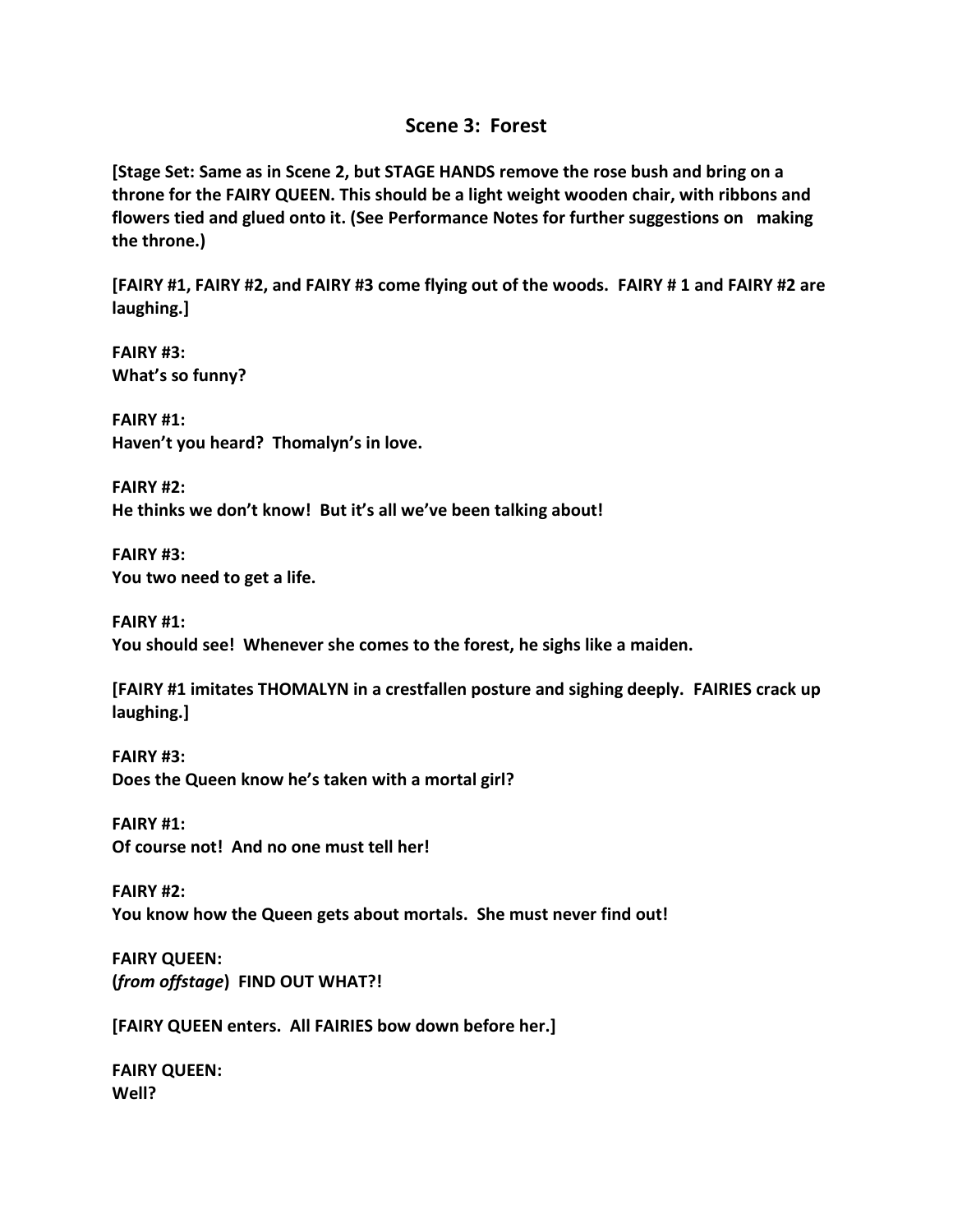**FAIRY #1:**

**Oh, Your Majesty, you caught us! We were planning… um, we were planning… a special gift for you for Samhein (pronounce: SAM-hine) Eve, coming up.**

**FAIRY QUEEN: (***much nicer now***) Were you? How terribly kind of you to do that.** *(sits in her throne)* **What type of gift?**

**FAIRY #2: It's supposed to be a surprise.**

**FAIRY QUEEN: I don't like surprises.**

**FAIRY #1: It's candy, your highness! We know you have a sweet tooth.**

**[FAIRY #1 and FAIRY #2 give each other a high-five, out of sight of FAIRY QUEEN.]**

**FAIRY QUEEN: Ah, how nice! And what a coincidence. I actually came to speak to you about Samhein Eve.**

**FAIRIES: Oh?**

#### **FAIRY QUEEN: This year, I have a plan. There's no way our powers will be, in any way, uh, adversely affected.**

**FAIRY #1:** *(to audience***) Meaning, we lose our powers at Samhein Eve.**

**FAIRY #2:**

*(to audience***) You know, Samhein Eve? You guys call it "Halloween." When all the monsters, goblins and witches come out.**

**FAIRY #1:**

*(to audience***) For us, that's when we come out to ward off the spirits that could sap our strength.**

**FAIRY QUEEN:**

**If all goes as planned, we will be stronger than ever! We must do this right. Starting with our procession.**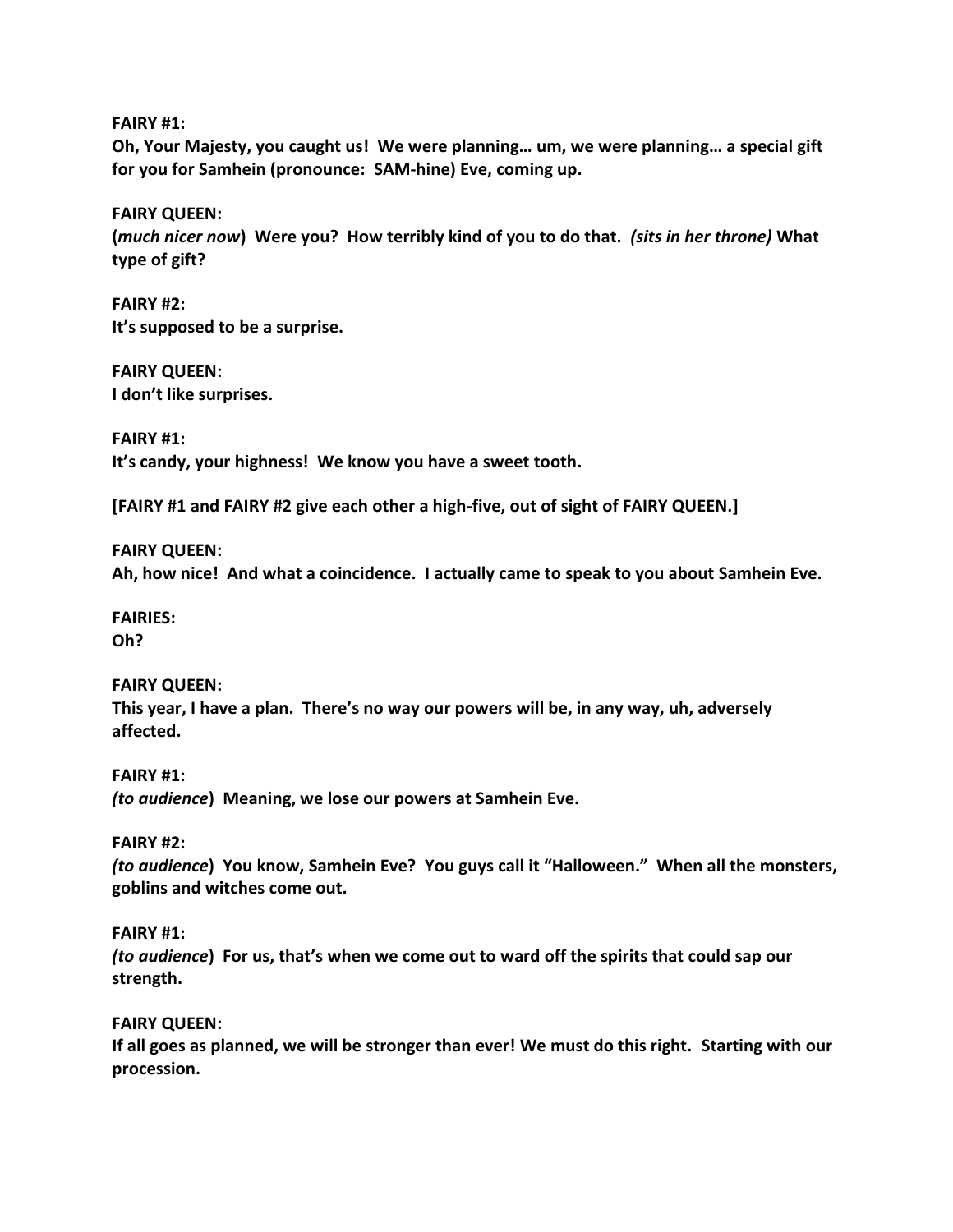**FAIRY #2:**

**What will the order be this year? I imagine you'll go first as always, on your black horse.**

**FAIRY QUEEN: Obviously.**

**FAIRY #3: Who will go next?**

**FAIRY QUEEN:**

**Well, how about you?**

**FAIRY #3:** *(bows)* **It's too much of an honor for me.**

**FAIRY QUEEN: True. But some fairy has to ride the brown horse second. It might as well be you.**

**FAIRY #3:** *(to audience)* **Glad she thought long and hard about that.**

**FAIRY #1: And will Thomalyn ride the third horse, the white one?**

**FAIRY QUEEN:**

**Ah, Thomalyn, the key to our success! This is the seventh year he has been with us. He's ripe now for the sacrifice that will strengthen our powers more than ever!**

**[FAIRIES clap and celebrate.]**

**FAIRY QUEEN:**

**Speaking of which, where is that elf? I haven't seen him since he gave me those roses a few days ago.**

**FAIRY #1: I believe he's out protecting your gardens, Your Majesty.**

**FAIRY QUEEN:**

**Not the hardest job. Very well. Inform him when you see him he is to ride third in the processional.**

**FAIRY #1: Yes, Your Majesty.**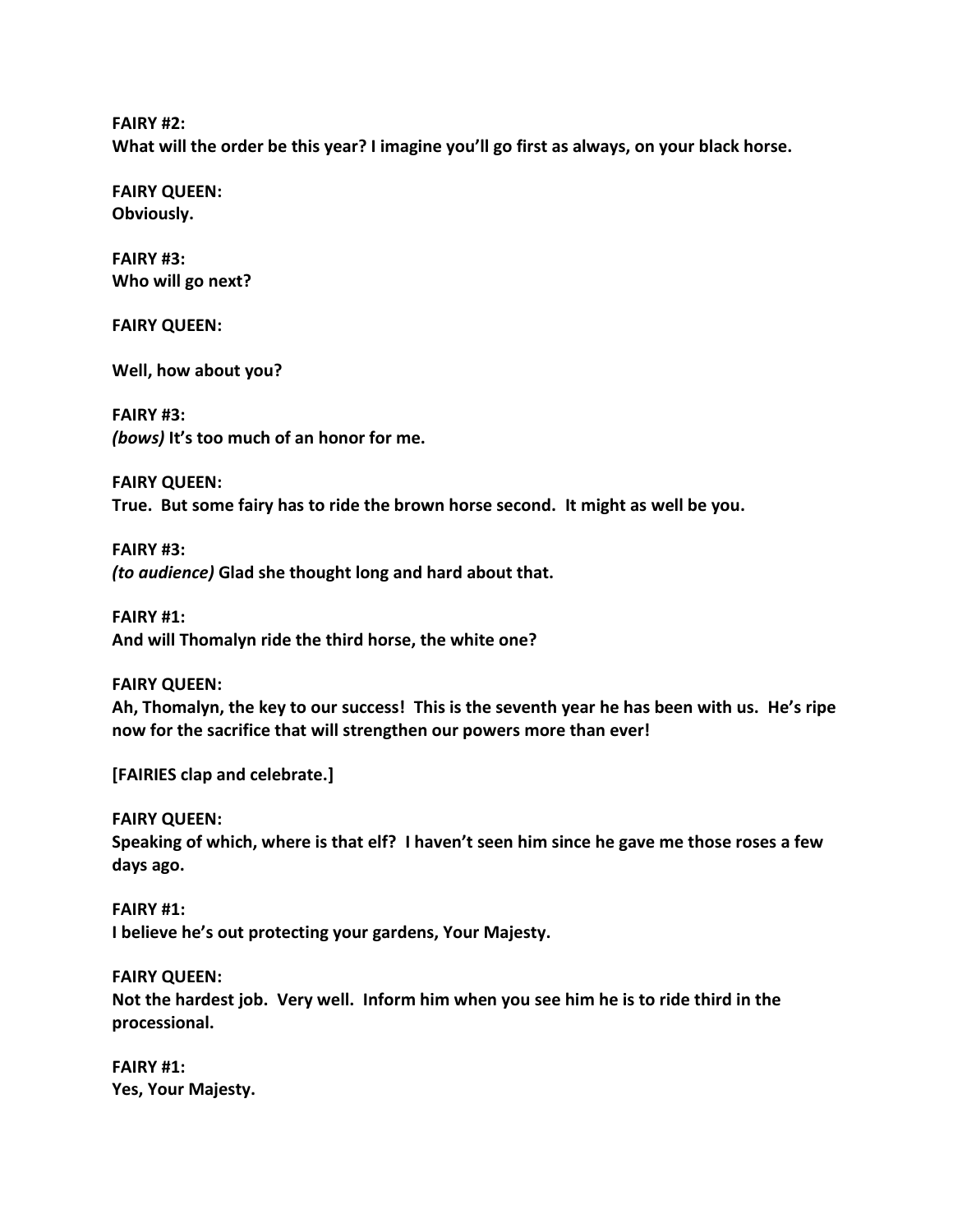**FAIRY QUEEN: And I hope I don't have to tell you - you don't need to mention the rest of it.**

**[FAIRIES bow, and exit in various directions.]**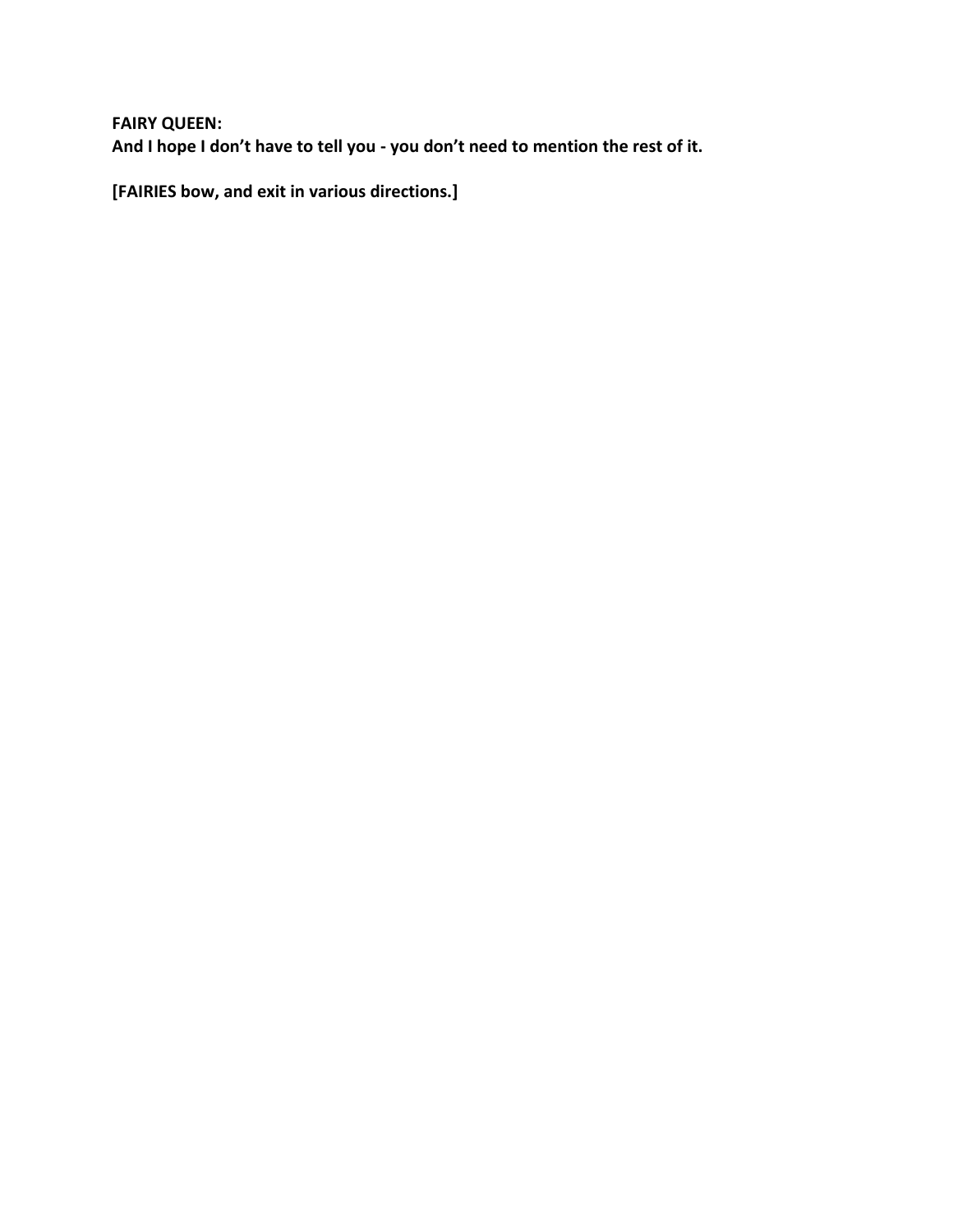#### **Scene 4 - Forest**

**[Stage set: Same as in Scene 3, but STAGE HANDS remove the throne and bring on the orange poppies (See Performance Notes for suggestion on creating the poppies and making them easy to move.)]**

**[JANET and THOMALYN enter, arm in arm.]**

**JANET: Oh, Thomalyn! These last few days have been wonderful!**

**THOMALYN: Janet, being with you is more magical than anything in Fairy Land.**

**JANET: And the summer's just started! We will spend all summer together!**

**THOMALYN: Ah…! (***looks downward***) Actually…**

**JANET: Actually, what?**

**THOMALYN: Unfortunately, I mean …**

**JANET: What? Is it because you're an elf? I don't care about that.** *(strokes one ear)* **I think your ears are cute.**

**THOMALYN: It's not that.** *(sighs)* **How do I tell you? You see, the truth is, I overheard the fairies talking. Come Sanheim Eve, it'll be the time for me to…**

**JANET: To what?**

**THOMALYN: I'm to be sacrificed!**

**JANET: WHAT?!**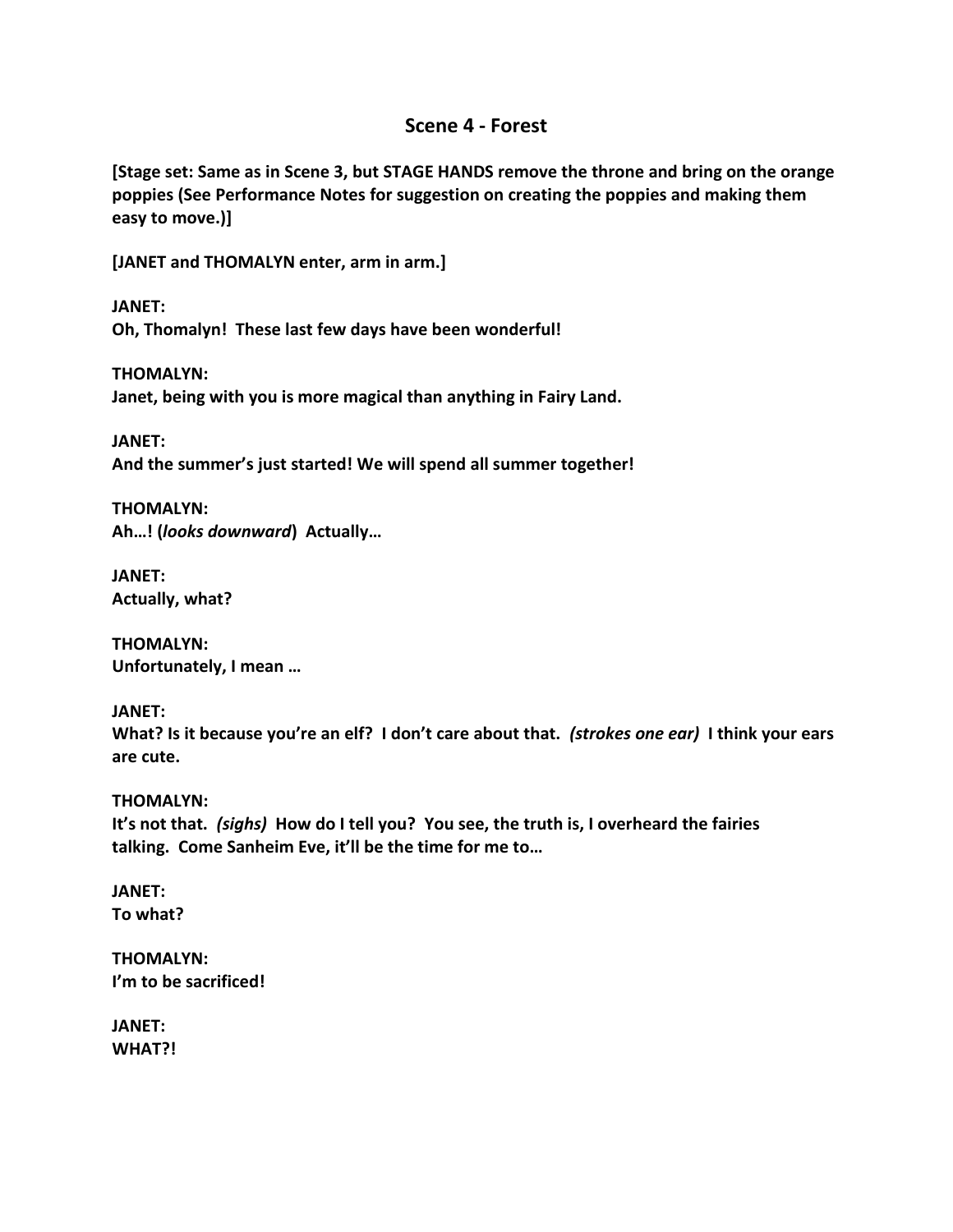**THOMALYN:**

**(***dramatically***) What a journey it's been for me! Born a human, knighted even. Then captured by the Fairy Queen and turned into an elf, her servant evermore. All of this, only to be sacrificed on Samhein Eve!**

**JANET:**

**But TONIGHT is Samhein Eve. You can't mean that you're going to be sacrificed TONIGHT?**

**THOMALYN: That's it.**

**JANET: No! It can't be! There must be some way to make this all go away.**

**THOMALYN: No way worth speaking of.**

**JANET: Wait, what? There's a way (***air quotes with fingers***) "worth speaking of"?**

**THOMALYN: Forget I said anything.**

**JANET: You must tell me, Thomalyn. I insist!**

**THOMALYN: I'm sorry I mentioned it. It's too dangerous for you!**

#### **JANET:**

**Too dangerous? You're about to be sacrificed! Come on, if I don't at least try to help you, I'll never be happy again!**

**THOMALYN: You'll get over it.**

**JANET: Never! I'll never be happy again. You must tell me how I can help you!**

#### **THOMALYN:**

**Oh, Janet! Very well. Listen carefully. Tonight there will be a procession of fairies riding horses. They will ride to a place called Miles Cross where there will be a circle of stones. And that's where I'll be sacrificed.**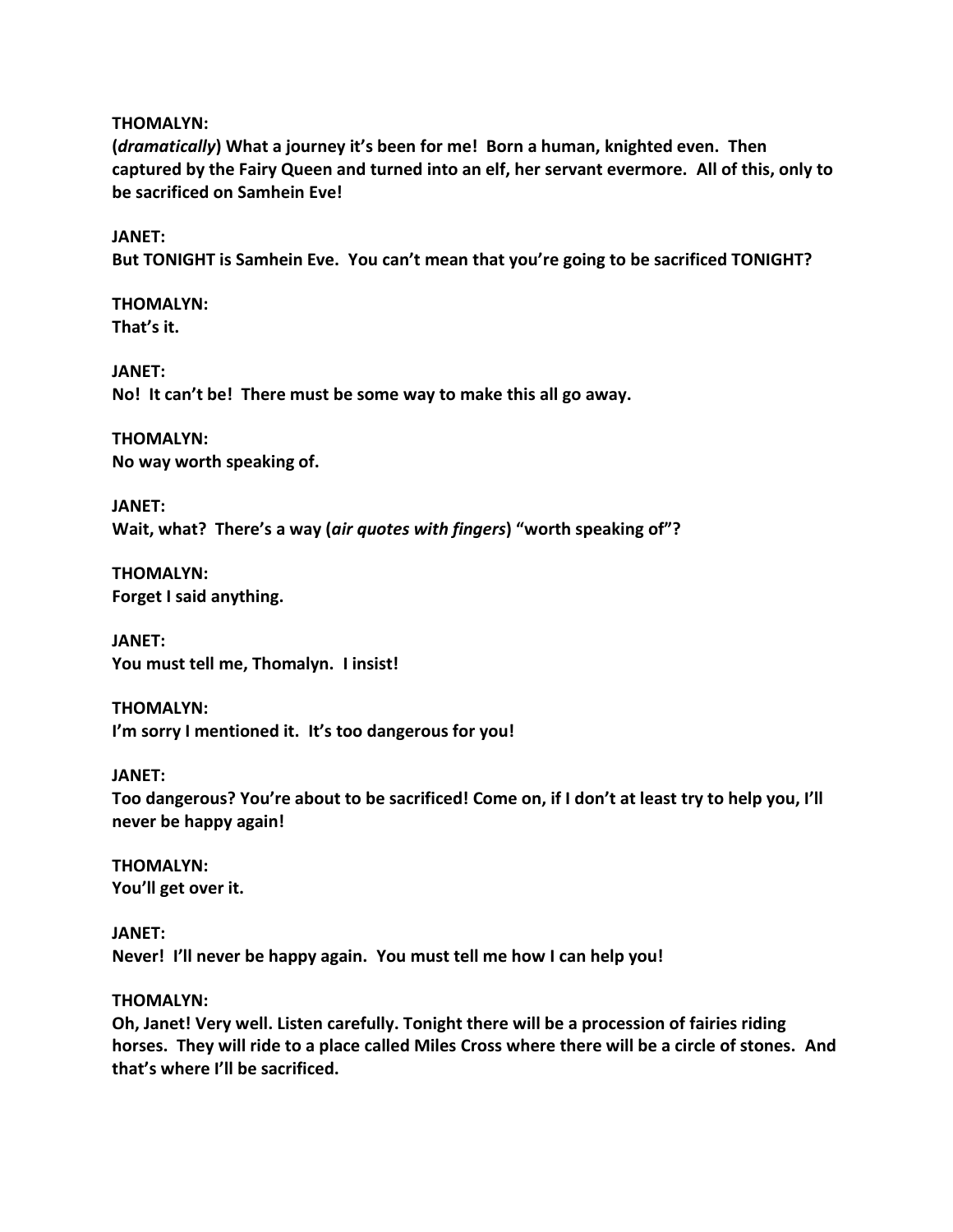**JANET: Oh!**

#### **THOMALYN:**

**Janet, right at the circle of stones, just before I'm sacrificed, the powers of the Fairy Queen are weaker.**

**JANET: Then that's the time I must act! I'll come and snatch you away!**

**THOMALYN: You think that's all there is to it?**

**JANET: Just tell me.**

#### **THOMALYN:**

**First, you must hide when the procession goes by. There's a very wide tree by the circle of stones –hide behind there. Let the first horse, a black one, pass by. That will be the Queen. Let the second horse, a brown one, pass by, too. Don't come out from hiding until you see the third horse–a milk-white steed. That's the horse I'll be riding. When you see it, jump out and quickly pull me down. Pull me behind the tree and hide me there.**

**JANET: That's it?**

#### **THOMALYN:**

**That's when it all BEGINS. When you're holding me behind the tree, hold me tight and not let go.**

**JANET: I can do that.**

#### **THOMALYN:**

**The Fairy Queen will use her magic to make it look like I'm one horrible beast after another in order to scare you! It'll be hard to hold on, maybe impossible. But if somehow, you manage to, that's the trick! No harm will come to you, nor I, and I'll be a mortal again. Forever.**

**JANET: I can hold on, Thomalyn. I must!**

**[A bell is heard.]**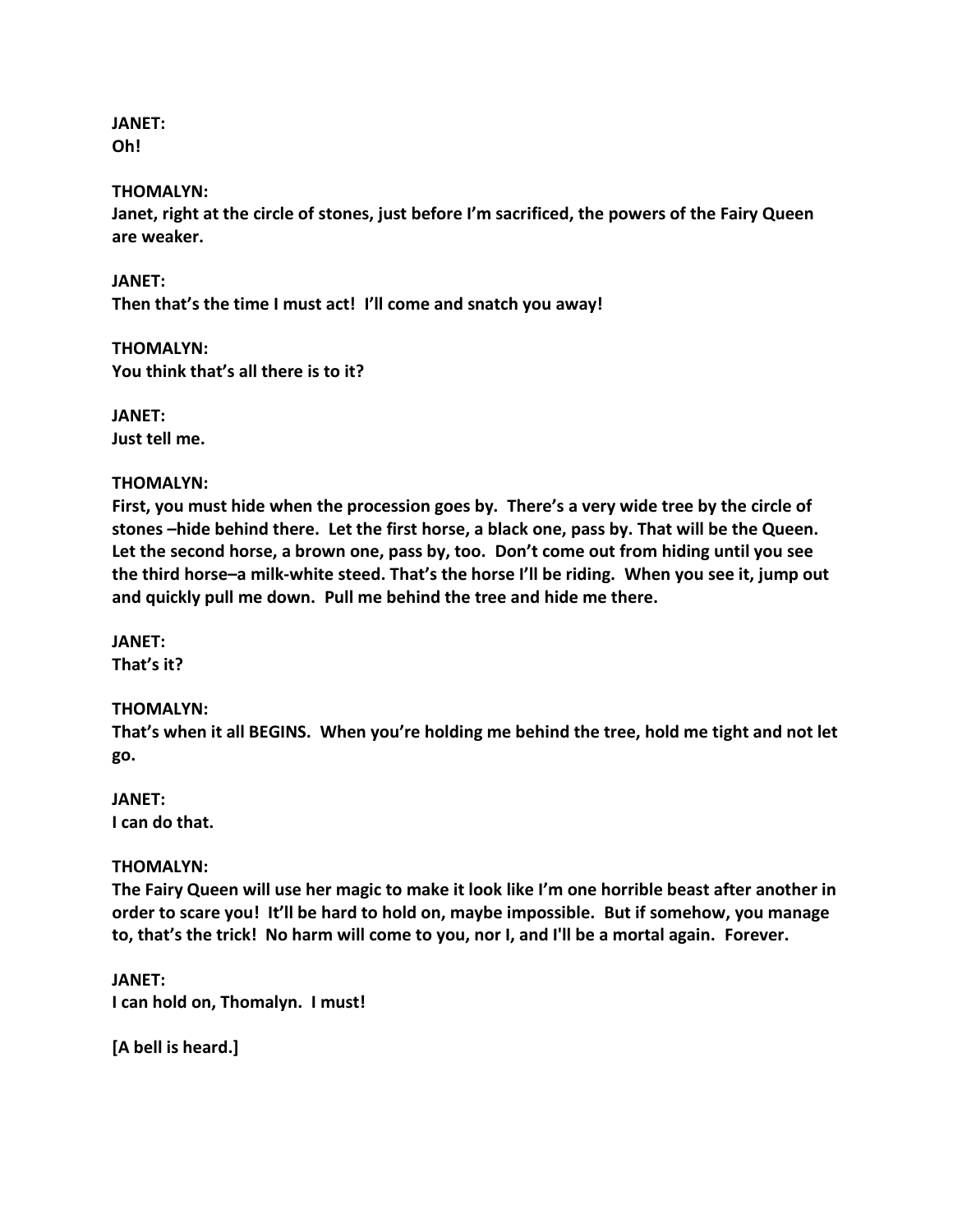#### **THOMALYN:**

**It is time! I must go. Remember - Miles Cross. The white horse. And above all, don't let them see you!**

**JANET:**

**I'll do it!**

**[They exit in opposite directions.]**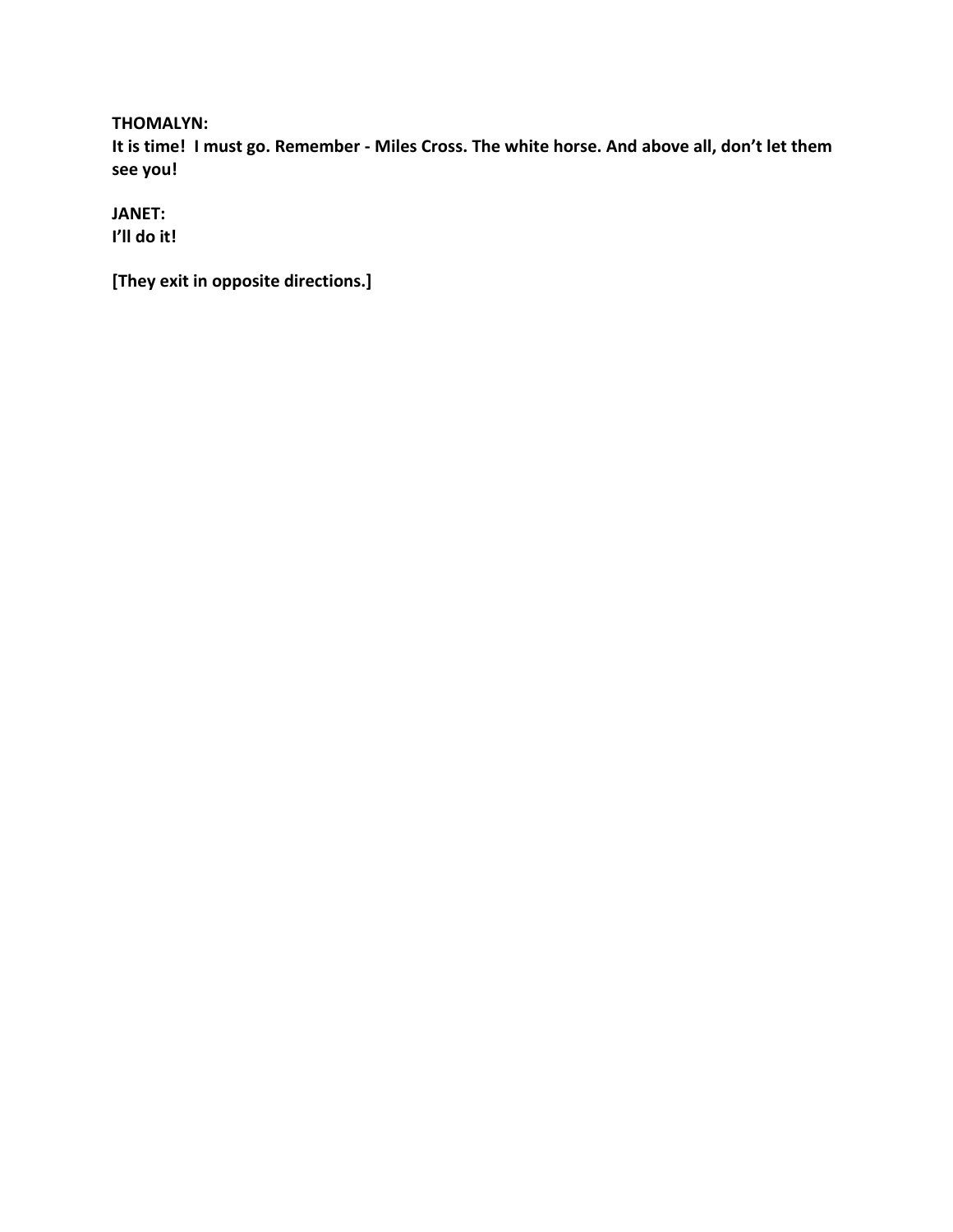## **Scene 5 - Miles Cross**

**[Stage set: Same as in Scene 4, but poppies are removed, and a wide tree is brought on (See Performance Notes on how to create the wide tree.) Trees are decorated with paper chains and other things to make the stage look festive. (See Performance Notes for ideas on decorating the stage). STAGE HANDS also bring on a few large rocks and place them in a "circle" in front of the trees, in the area where the throne was in Scene 1.]**

**[FAIRY QUEEN enters on her black horse, followed by FAIRY #1 on the brown horse. (It's suggested the actors use "hobby horses" – simply a stick with a horse's head. See Performance Notes for further detail on how to simulate the horses.)]**

**[JANET enters and hides behind the wide tree at Miles Cross. She carries a bag which hides three props from view: a bear mask, a lion mask, and a dragon mask.]**

**FAIRY QUEEN: Ah, Miles Cross! (***to Fairy #3***) Well, Thomalyn's time has come!**

**FAIRY #3:**

**A noble plan, Your Majesty! As soon as we sacrifice the elf, our powers will be stronger than ever!**

**FAIRY QUEEN: Let's go!**

**[A bell rings three times. THOMALYN enters on the white horse, followed by the rest of the FAIRIES on foot. All FAIRIES should add something to their costumes to make them look more festive (See Performance Notes for costume suggestions).]**

**[FAIRY QUEEN "rides" past the wide tree and around the circle. Then FAIRY #3 "rides" the same way. Last, THOMALYN "ride" his horse past the tree. At that moment JANET runs out from behind the tree and grabs THOMALYN off his horse. (Remember, it's all pretend. JANET should "pull" THOMALYN to the side, and THOMALYN will act as if he's off his horse.)]**

**FAIRY QUEEN: (***roars***) What is going on?!**

**FAIRY #1: That mortal girl has grabbed Thomalyn!**

**FAIRY #2: She's trying to ruin the procession!**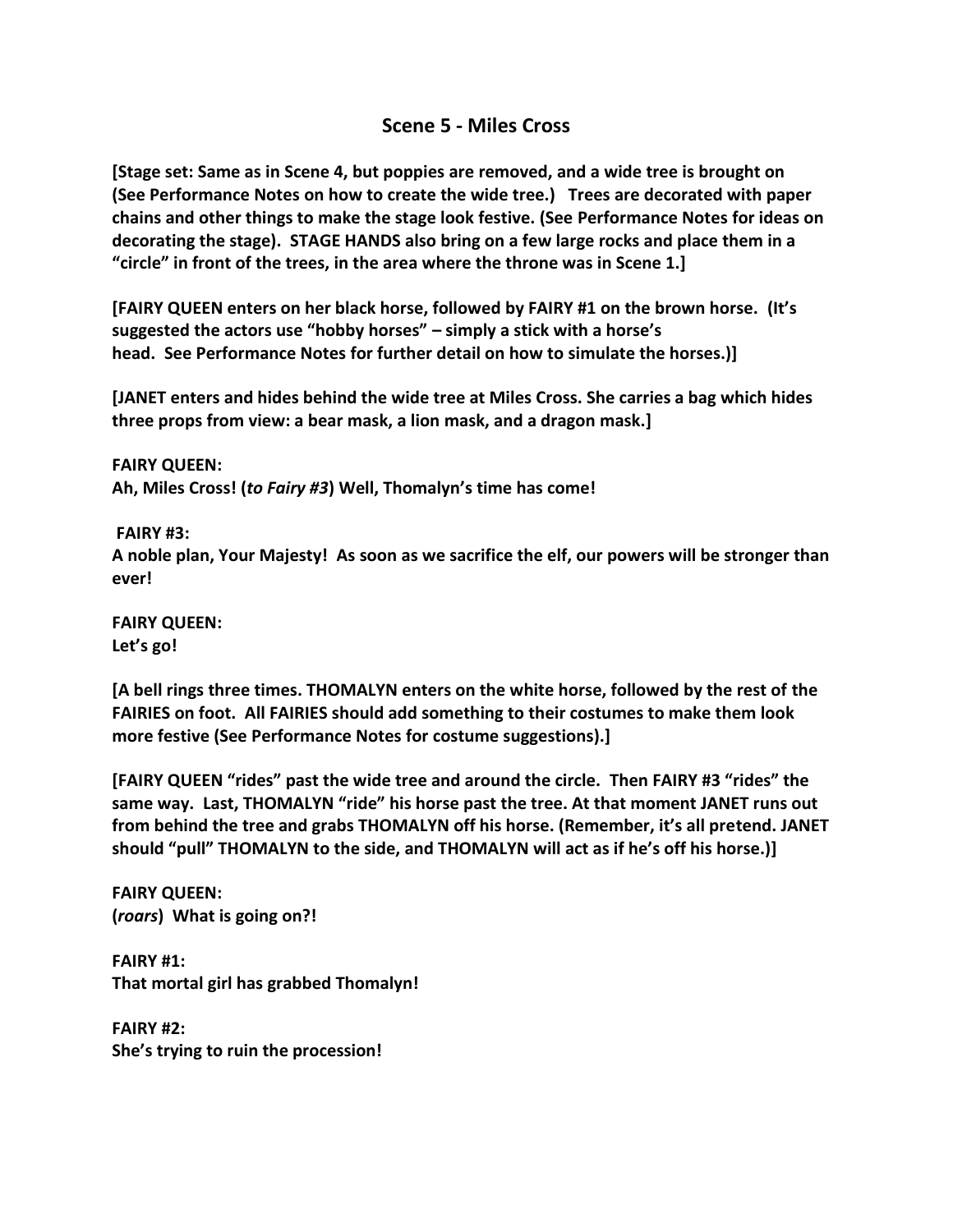**FAIRY QUEEN:**

**She DID ruin the procession! Surround them! (***Fairies do as their told***) You think you can save him? Try the hot breath and teeth of a ferocious BEAR!**

**[During the confusion and while hidden from view by the encircling FAIRIES, THOMALYN has put on the bear mask. When he stands up and roars, FAIRIES separate so the audience can see THOMALYN as a bear, and JANET, struggling to hold onto him.]**

**THOMALYN: GRAAAAArRRRR!**

**JANET: Those teeth! I must hold on, I must!**

**[FAIRIES surround JANET and THOMALYN so the two of them are hidden from view again.]**

**FAIRY #3: She's still holding on!**

**FAIRY #2: No mortal girl can keep this up!**

**FAIRY #1: Your Majesty, try another one.**

**FAIRY QUEEN: Let's see how she does against the king of all beasts!**

**[THOMALYN has changed masks. FAIRIES part so THOMALYN as a LION is visible to the audience. He acts fearsome and JANET struggles to hold on.]**

**THOMALYN: ARRRGHH!**

**JANET: I can smell his breath!** *(turns away)* **I can't look!**

**[Again, JANET and THOMALYN fall behind the FAIRIES.]**

**FAIRY #3: She's still holding on, Your Majesty!**

**FAIRY #1: Something else!**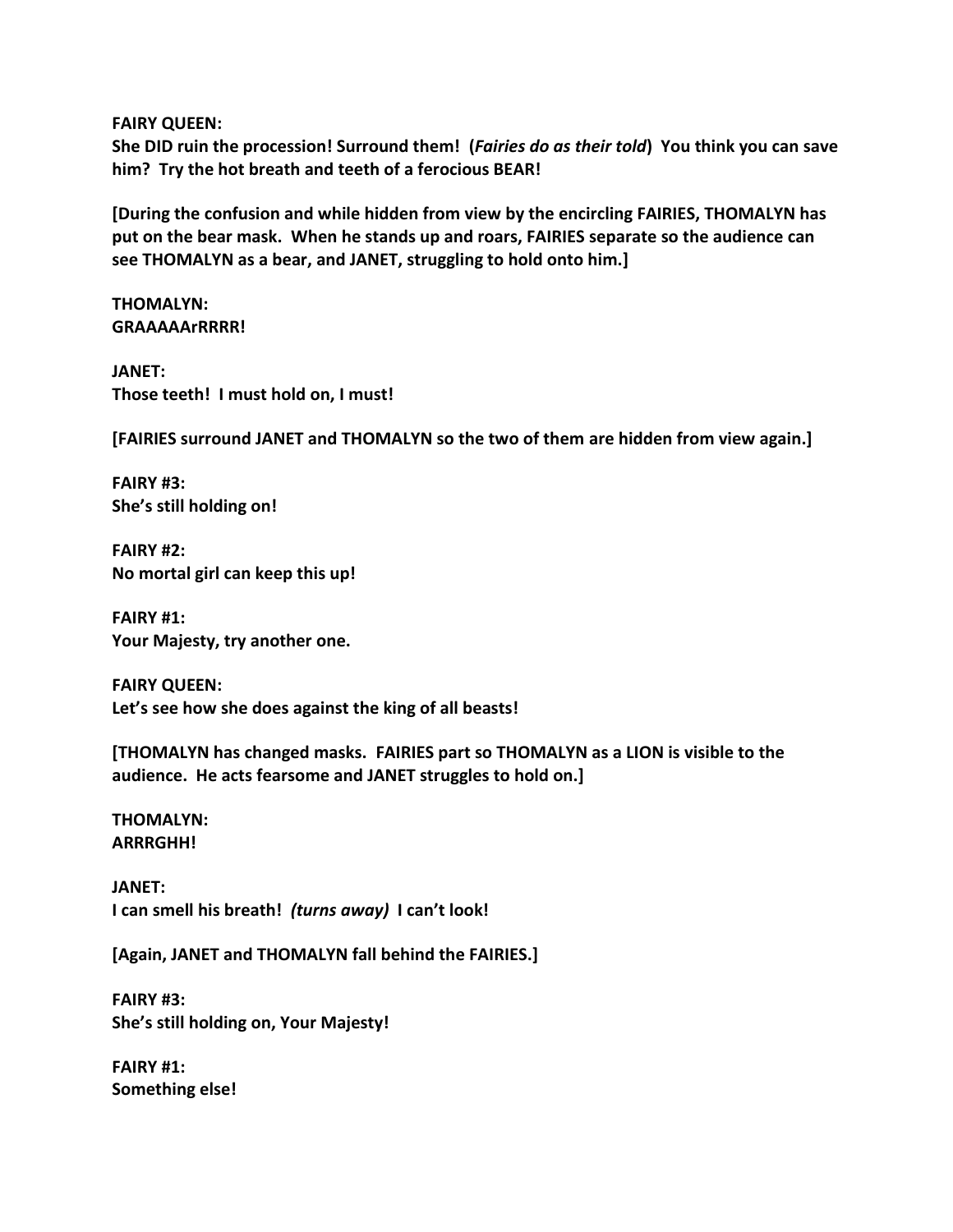**FAIRY QUEEN: This will do it - a dragon!**

**[THOMALYN has changed masks, once again. He seems to be charging at Janet while she tries hard to hold fast.]**

**THOMALYN: HISSSSSSSS!**

**JANET: Oh, that tongue! Please let this be over soon!**

**[Again, the two fall behind the FAIRIES.]**

**FAIRY #3: She has to give in soon!**

**[The bell rings three more times.]**

**FAIRY QUEEN: NOOO!!! Samhein Eve is over. That blasted mortal girl kept holding on! Our chance for a sacrifice is over. My powers will winnow away!**

**ALL FAIRIES: (***holding onto their heads***) Ours, too! NOOO!**

**[THOMALYN helps JANET to her feet. THOMALYN now has regular, human ears (See Performance Notes for how to make removable elf ears).]**

**THOMALYN: Janet, you did it. I'm free!**

**JANET: I was so scared!**

**THOMALYN: But you held on!**

**FAIRY QUEEN: What do I do now?**

**JANET:**

**(***to the Queen, and gathering her strength***) I would LEAVE if I were you! Now that your**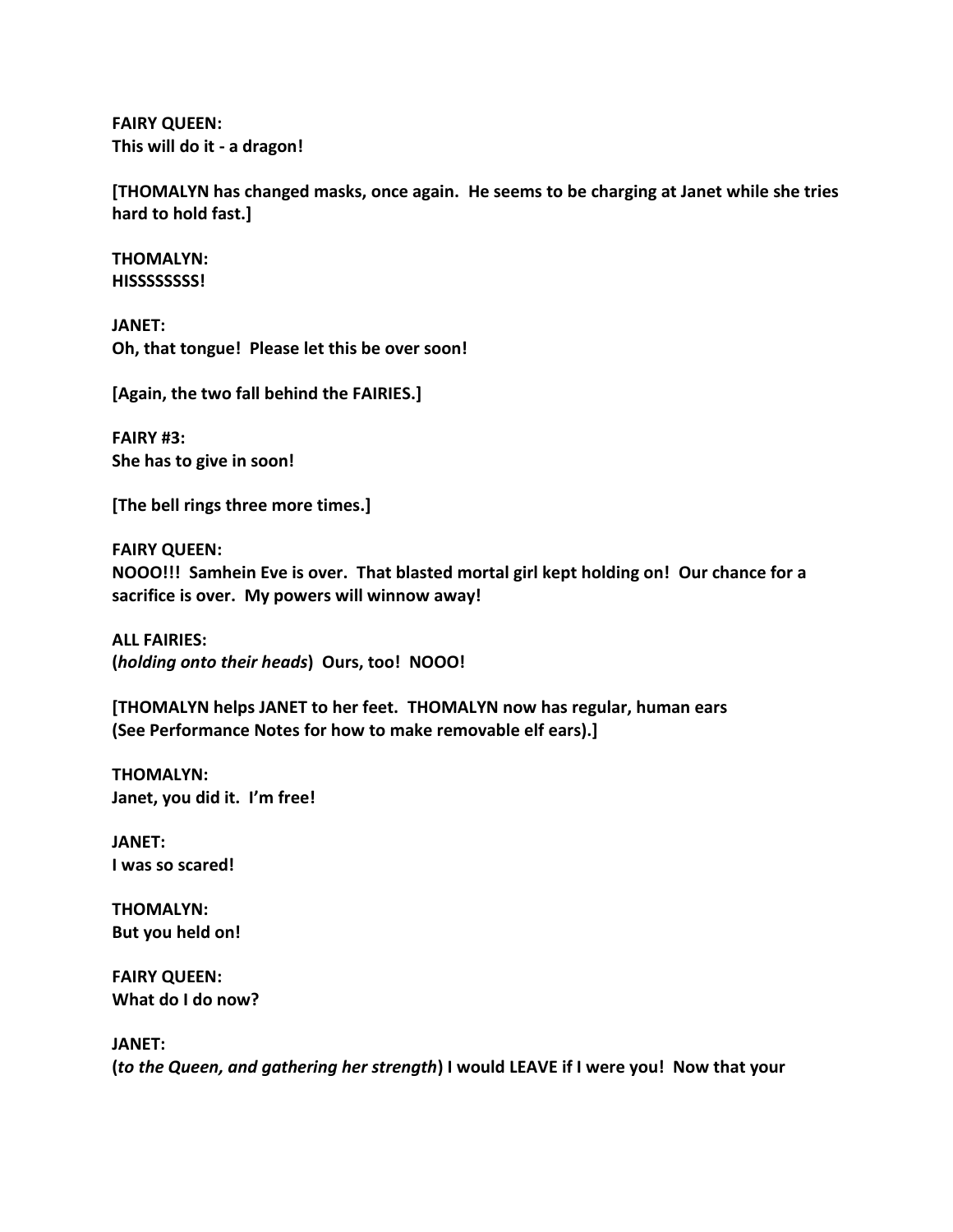**powers are gone, I'll have my father the Earl send his army to clear out this forest. You'd best not be here when he does!**

**[All the FAIRIES leave screaming. FAIRY QUEEN stops and turns around.]**

**FAIRY QUEEN: I shall have my vengeance on you!**

**JANET: (***holding up her fists***) Make my day!**

**[FAIRY QUEEN keeps running.]**

**JANET: We must go tell my father!**

**THOMALYN: Yes! But first, a question.**

**JANET: What?**

**THOMALYN:** *(spins around)* **How do you like me as a human?**

**JANET: Well, you're probably more presentable for when you meet my father, the Earl.**

**THOMALYN: My thought exactly. Let's go.**

**[JANET stops.]**

**JANET: Though I will miss one thing.**

**THOMALYN: The poppies?**

**JANET: No. (***strokes Thomalyn's ear***) Those cute ears.**

**[JANET and THOMALYN exit, arm in arm.]**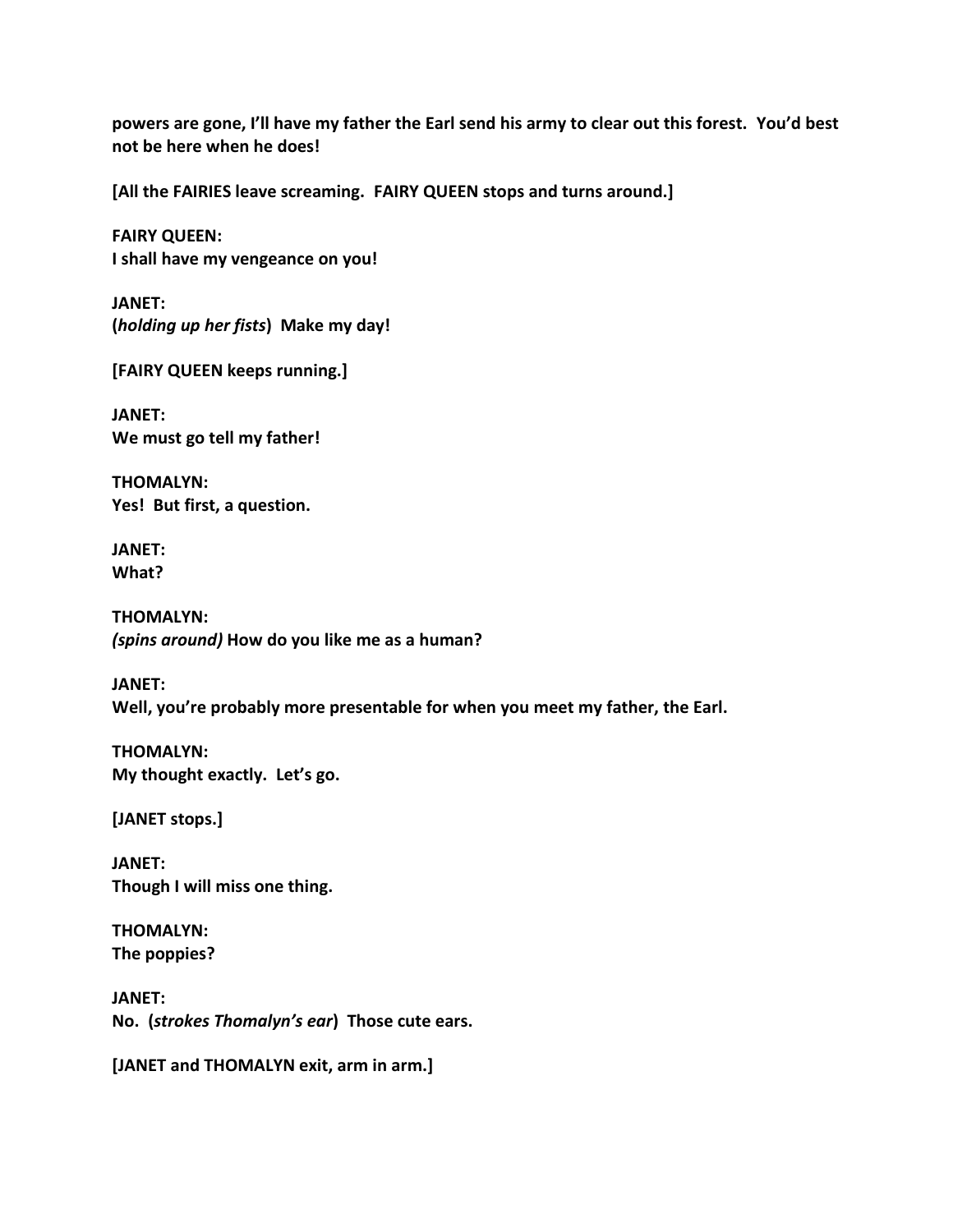**[NARRATOR enters with a rose.]**

#### **NARRATOR:**

**And so our story ends. Janet held onto Thomalyn, and I think I'll hold on to this rose. Or better yet. (***throws rose to audience***) Now. As they say in Scotland, Guid efternuin (pronounce: gwid eff-ter-noo-in). Good afternoon.**

**[Note- if the play is performed in the evening, Narrator to say: "Guid nicht (pronounce: gwid nit). Good night.]**

#### **[NARRATOR exits.]**

**[If you have a curtain, close it now. All actors come on stage and bow to the audience.]**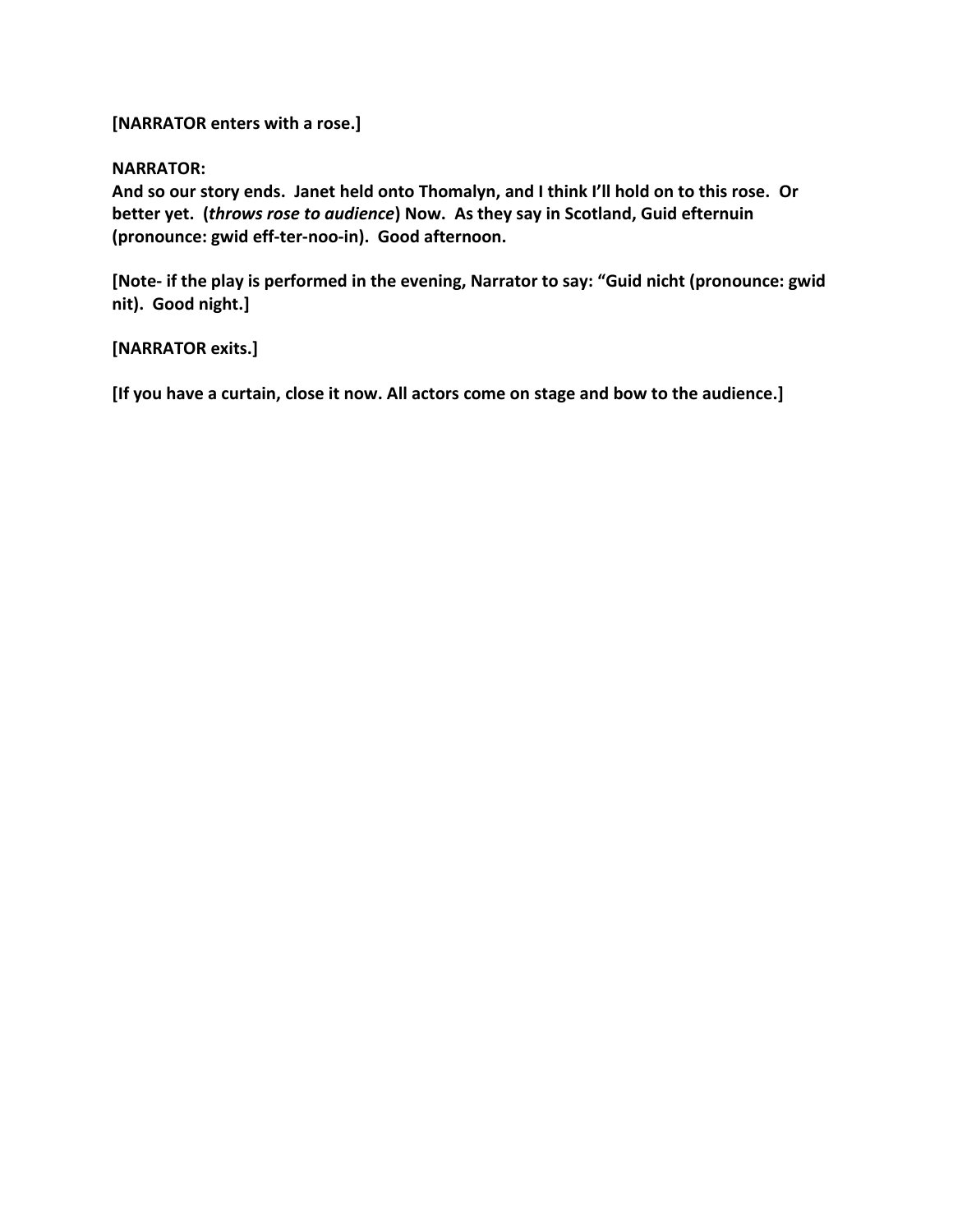

# **Performance Notes for:**  *Janet and Thomalyn*

## **THREE WAYS THAT STUDENTS AND TEACHERS CAN UTILIZE THIS PLAY**

1. *Students can read the play aloud while sitting in the classroom.* Ask the readers to skip all bracketed stage directions. You may prefer to rotate your actors to give all students a chance to read the speaking parts.

2. *Students can perform the play in the classroom.* Clear an area that can be used as the stage. Have the audience sit on the floor in front of the stage. Students in the play can make simple costumes and/or sets as described below. When the scene change, the characters "on stage" simply walk to the back of the room where they wait until their next appearance "on stage."

3. *Students can perform the play on stage.* Refer to the production notes that follow. Ask the actors to enter from the back of the room and move through the audience as they approach the stage.



- EARL A white collared shirt, a nice buttoned jacket, preferably a deep rich color, black or brown pantaloons (can be pants or sweatpants rolled up to just under the knee), high socks, boots, and a crown.
- $JANET A$  medieval-style gown, which can be represented with a long richly colored gown, with a cord or rope wrapped around the waist in a crisscross

*Stories to Grow by* ©2017. All Rights Reserved.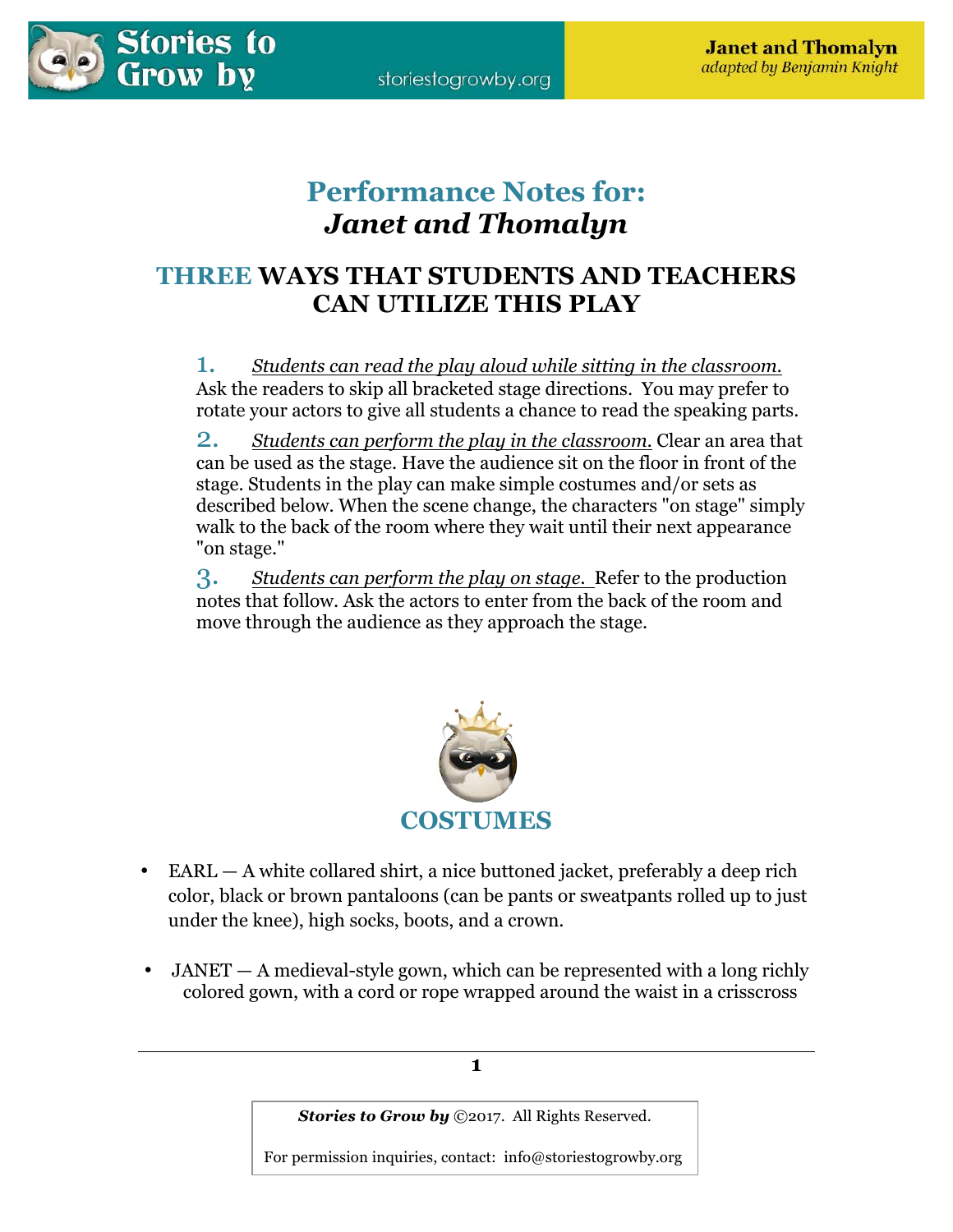

pattern and tied in the front. She also wears a headband, flat sandals, and a green hooded cloak.

You can make the cloak, drape a piece of fabric over JANET'S head and gather the fabric together around the collar. This creates a hood. Mark the place where the fabric comes together in the front, and attach Velcro to both sides, so the cloak can be closed at the front.

Another option is to use a green hooded sweater or sweatshirt. Cut up the front of the shirt, leaving a strip of fabric at the top, so that the two shoulder pieces are still connected. Cut off the sleeves and sew the holes. See images for examples of cloaks:



*Stories to Grow by* ©2017. All Rights Reserved.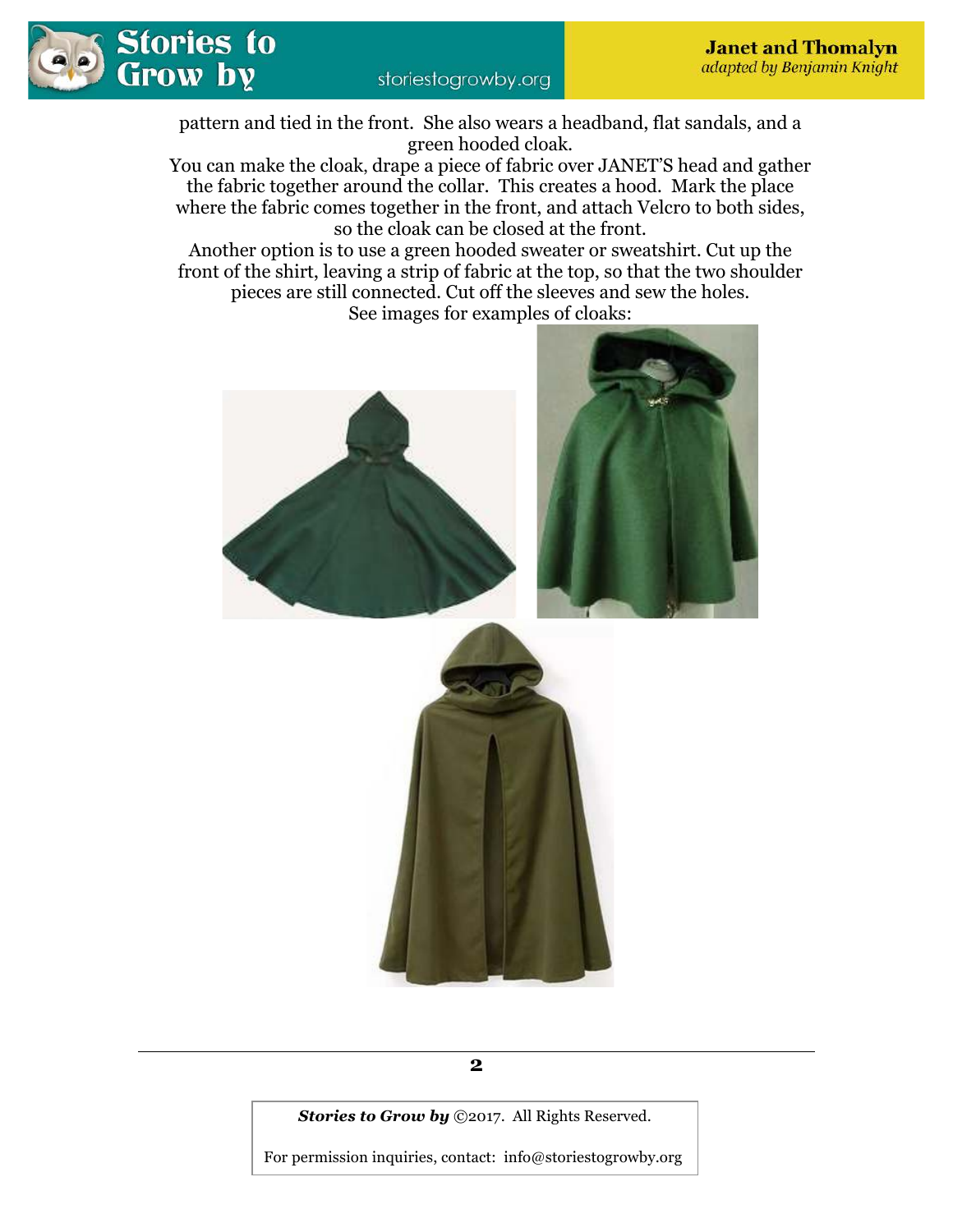storiestogrowby.org



- FAIRIES Light-colored flowy dresses or skirts (flowy or tulle) and tanktops. They should have some greenery/leaves wrapped around them in some way, perhaps at the waist or in their hair. They also have wings, which can be bought, or made from poster board covered in fabric and pinned to the toga. For Scene 5, they can pin flowers and ribbons to their hair, or make crowns of flowers and ribbons.
- $THOMLYN A$  long olive green or greenish-brown shirt, tied at the waist with a brown belt, cord, or strip of leather and black or brown pants tucked into boots. He can also wear a brown cape. He has pointy ears, which must be removed in Scene 5.

You can make the ears out of paper and cardboard. First, look up a picture of elf ears, and decide which style you'd like to use. Then draw and color a set of ears on a piece of paper. Cut the ears out and glue them to cardboard. Once dry, cut out them out of the cardboard. Attach rubber bands to the back of the ears with strong tape. The rubber bands go around the actor's ears and hold the elf ears in place.

Find steps and photos here: http://www.instructables.com/id/Elf-ears-fasteasy/

You can also do a Google search for how to make elf ears, as there are many sites and many options.

• FAIRY QUEEN — Same as FAIRIES, but more colorful so that she stands out, and she wears a crown of flowers. You can make this by gluing plastic or paper flowers to a headband.

For Scene 5, she can add more flowers to hear hair as well as ribbons, and she can add a bright cloak of some sort.

*Stories to Grow by* ©2017. All Rights Reserved.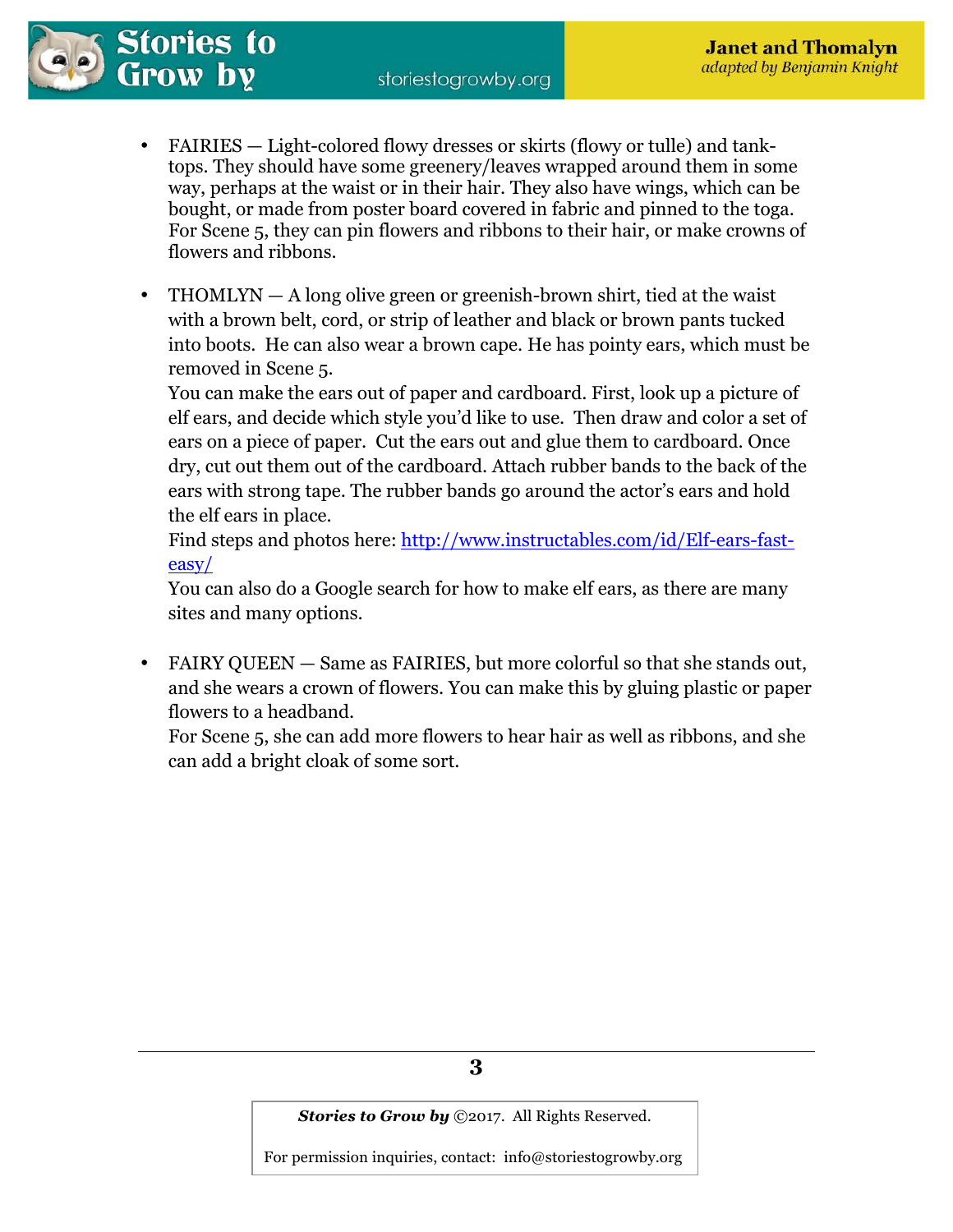



## **Scene 1**

•  $N/A$ 

## **Scene 2**

• A bunch of roses for JANET to pick and then hand to THOMALYN. These can be plastic roses, or you can make them from cardboard. The bunch should be Velcroed onto the cardboard rose bush (see set suggestions) and when JANET "cuts" the flowers, she can just make a cutting motion and pull the roses off.

## **Scene 3**

•  $N/A$ 

## **Scene 4**

- Optional: Orange poppies for JANET to hold while she walks with THOMALYN. These can be plastic or made the same way the roses are made.
- A bell to ring offstage.

## **Scene 5**

- A bag for JANET to carry, with masks inside.
- Three masks, to be placed inside bag- Bear, Lion, Dragon. Masks can be made from paper, the thicker the better so they hold up. In order to make masks easy to take on/off, you can secure each mask glasses frames. You can buy three cheap pairs of glasses or sunglasses, take the lenses out, and hot glue or tape the masks to the frames. This way, THOMALYN can remove one mask and put the next on fairly easily.
- Three horses- one black, one brown, one white. These can be hobby horses as they are easy to make and lightweight. You can also make your own hobby horses with sticks and cardboard. Cut the horses' heads out of cardboard and

## **4**

*Stories to Grow by* ©2017. All Rights Reserved.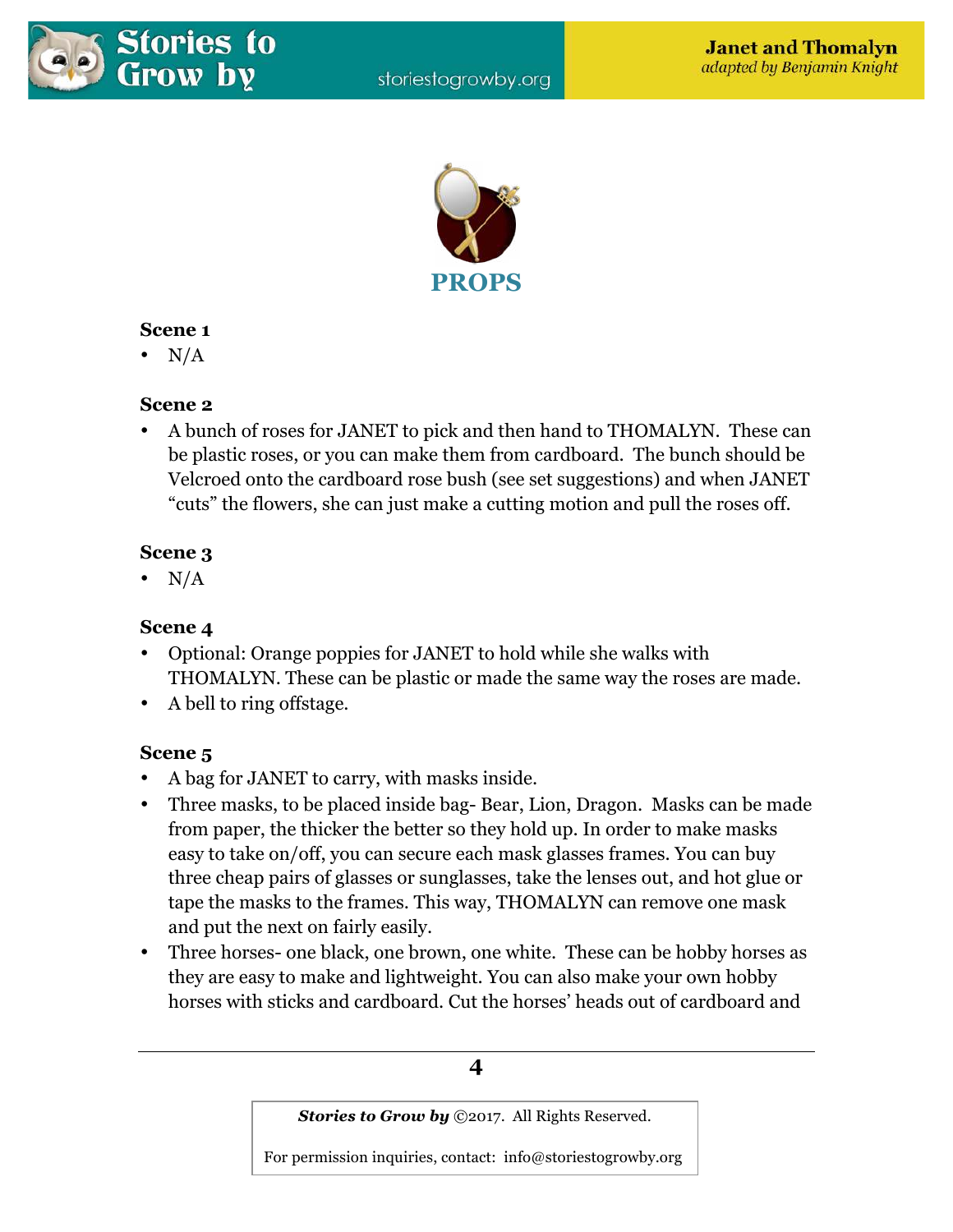tape or glue each to one stick. Another option is to cut entire hobby horse shapes from cardboard.

- A bell, to ring offstage, same as Scene 4.
- A rose for NARRATOR. Can be real, plastic, or made from cardboard. Needs to be heavy enough to be thrown.



The majority of the stage is set like a forest throughout the play. If you have a backdrop, it can be painted to show a forest. Several trees line the back of the stage. Once tree, closer to the center of the set, is wider and will act as the tree that JANET hides behind (See below for more information on tree construction). You can leave a small section on the stage less-heavily decorated, so it can act as the pop-up location for Scene 1 and Scene 5.

- **Scene 1** The Earl's Castle. This is a pop-up scene and it takes place at the front of the stage, in front of the forest set. If you have a small section of the stage that is less-heavily decorated, you can use that spot for this scene. A throne sits in the area designated as the castle. You can cover a chair with nice fabric, and wrap the chair legs with gold foil.
- **Scene 2** The forest, near the rose bush. Several trees line the back of the stage, with one tree being wider than the others. In front of the trees, there are a few rose bushes.

 To make the trees: Use tall pieces of cardboard, such as refrigerator boxes, and cut out trees of various shapes and sizes and paint brown. Leaves can be cut from paper and glued onto the cardboard branches. Make the "wide" tree first, and make all other trees skinnier than that.

To brace the trees, you can lean them against chairs or stools and duct tape them to the legs (in the back of the tree).

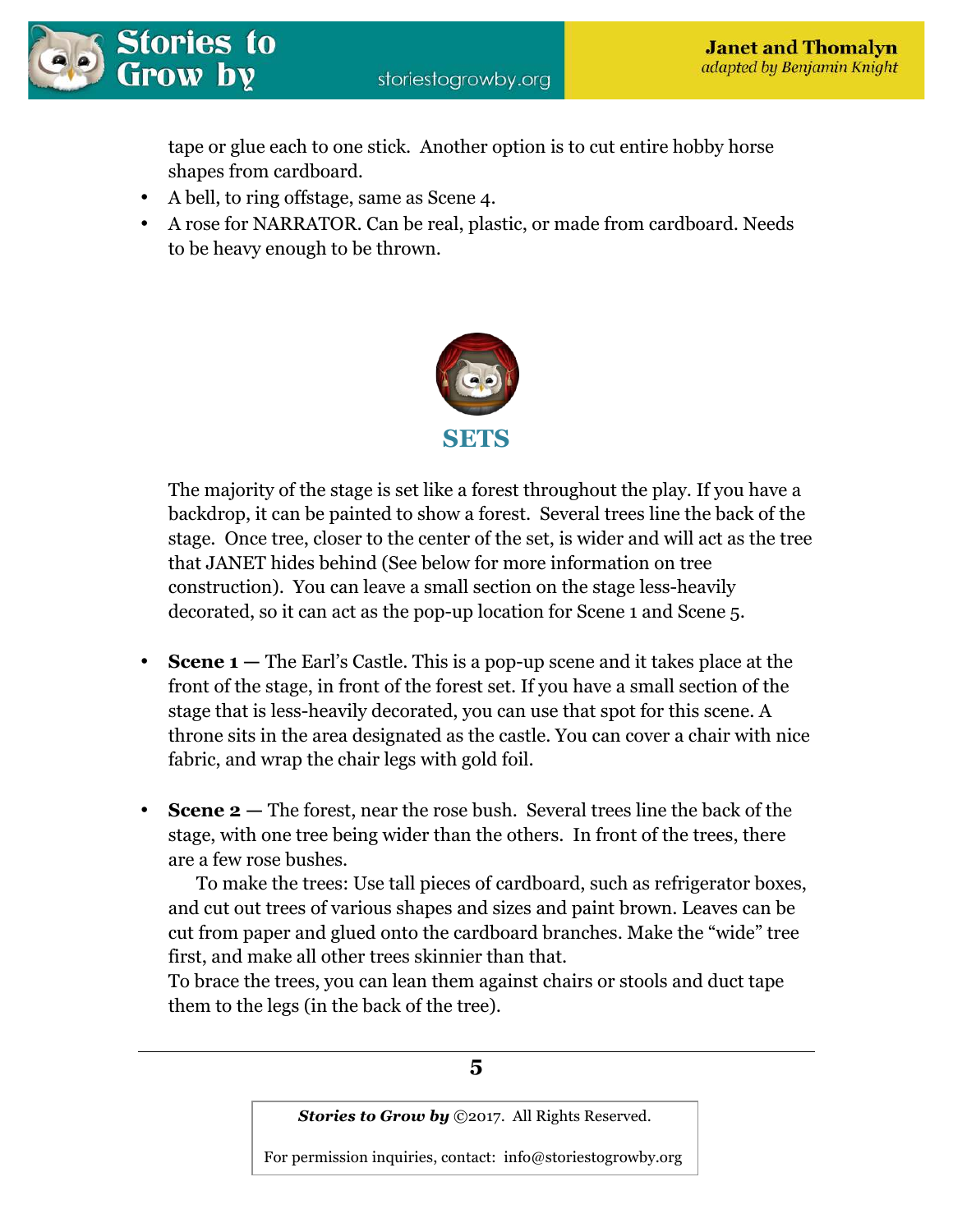

 To make the rose bushes: Start with a long piece of cardboard, about three or four feet tall. Cut a few bush-shapes, so that there are several bushes in a row, attached to each other. Paint everything green. You can use darker greens to create texture.

 Paint several red roses on each bush. Choose one bush to place several real roses- a bunch of plastic or paper roses. These can be attached to the front of the cardboard bush with Velcro.

Brace the back of the bushes with a cardboard brace or lean it against a chair or milk crate.

• **Scene 3 —** The forest, in the fairy court. Same as Scene 2 but rose bush is removed and throne is brought on. The throne can be a lightweight wooden chair, or a regular chair covered in brown fabric to give the appearance of wood.

 Tie colorful ribbons around the chair and attach flowers to the chair or to the brown fabric. You can also add strands of green leaves and/or moss, and any other woodsy or fun decorations you'd like.

See image for example:





*Stories to Grow by* ©2017. All Rights Reserved.